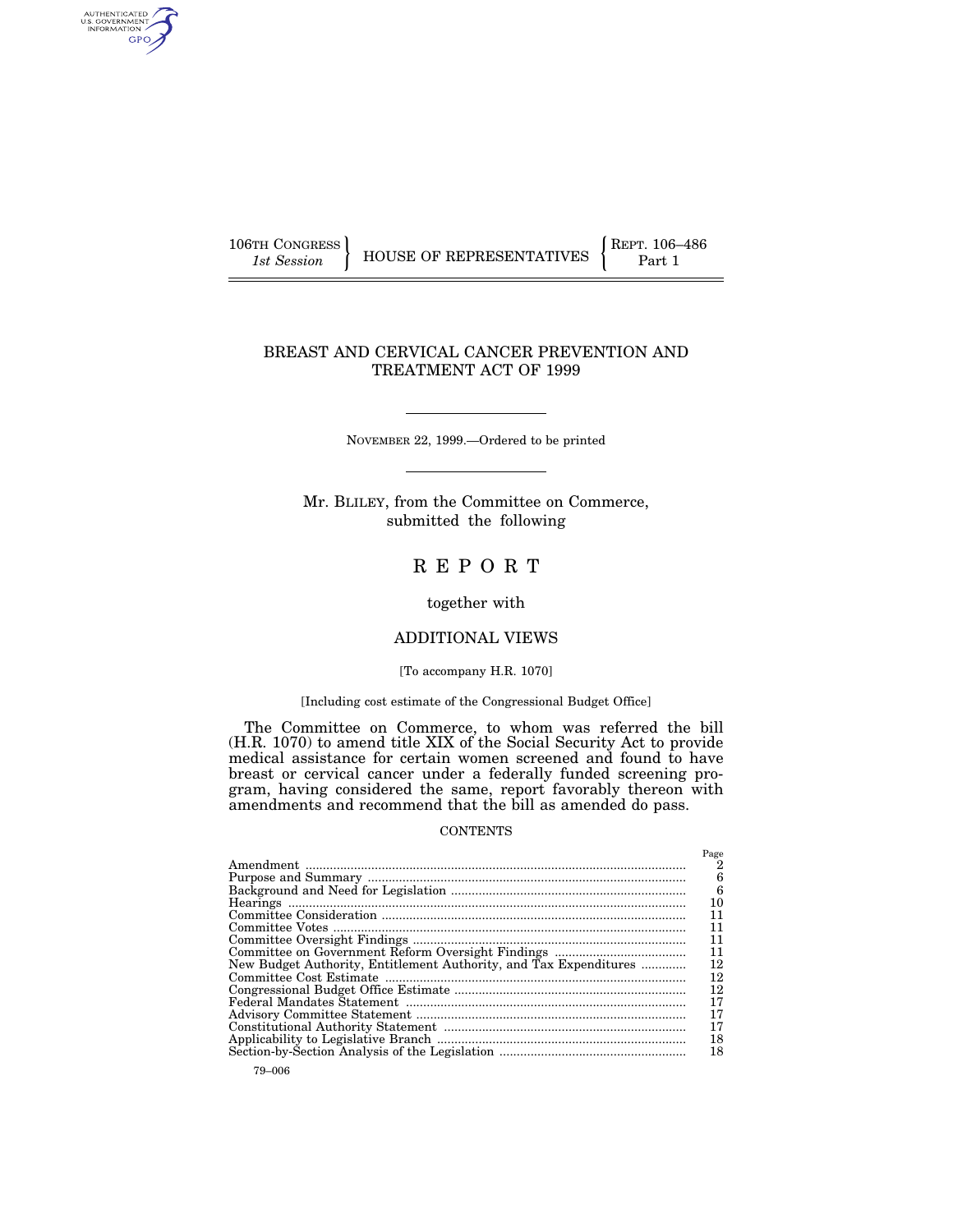| 20 |
|----|
|    |

#### AMENDMENT

The amendments are as follows:

Strike out all after the enacting clause and insert in lieu thereof the following:

**SECTION 1. SHORT TITLE.**

This Act may be cited as the ''Breast and Cervical Cancer Prevention and Treat-ment Act of 1999''.

**SEC. 2. OPTIONAL MEDICAID COVERAGE OF CERTAIN BREAST OR CERVICAL CANCER PA-TIENTS.**

(a) COVERAGE AS OPTIONAL CATEGORICALLY NEEDY GROUP.— (1) IN GENERAL.—Section 1902(a)(10)(A)(ii) of the Social Security Act (42 U.S.C. 1396a(a)(10)(A)(ii)) is amended—

(A) in subclause (XIII), by striking "or" at the end;<br>(B) in subclause (XIV), by adding "or" at the end; and

(C) by adding at the end the following:

" $(XV)$  who are described in subsection (aa) (relating to certain breast or cervical cancer patients);''.

(2) GROUP DESCRIBED.—Section 1902 of the Social Security Act (42 U.S.C. 1396a) is amended by adding at the end the following:

''(aa) Individuals described in this paragraph are individuals who—

"(1) are not described in subsection  $(a)(10)(A)(i)$ ;

" $(2)$  have not attained age 65;

''(3) have been screened for breast and cervical cancer under the Centers for Disease Control and Prevention breast and cervical cancer early detection program established under title XV of the Public Health Service Act (42 U.S.C. 300k et seq.) in accordance with the requirements of section 1504 of

"(4) are not otherwise covered under creditable coverage, as defined in section  $2701(c)$  of the Public Health Service Act (45 U.S.C.  $300g\ddot{g}(c)$ ).'

(3) LIMITATION ON BENEFITS.—Section 1902(a)(10) of the Social Security Act  $(42 \text{ U.S.C. } 1396a(a)(10))$  is amended in the matter following subparagraph (F)-

(A) by striking "and (XIII)" and inserting "(XIII)"; and<br>(B) by inserting ", and (XIV) the medical assistance made available to an individual described in subsection (aa) who is eligible for medical assistance only because of subparagraph  $(A)(10)(ii)(XV)$  shall be limited to medical assistance provided during the period in which such an individual requires treatment for breast or cervical cancer'' before the semicolon.

(4) CONFORMING AMENDMENTS.—Section 1905(a) of the Social Security Act (42 U.S.C.  $1396d(a)$  is amended in the matter preceding paragraph  $(1)$ -

(A) in clause (x), by striking ''or'' at the end; (B) in clause (xi), by adding ''or'' at the end; and

(C) by inserting after clause (xi) the following:

"(xii) individuals described in section 1902(aa),".<br>(b) PRESUMPTIVE ELIGIBILITY.—

(1) IN GENERAL.—Title XIX of the Social Security Act (42 U.S.C. 1396 et seq.) is amended by inserting after section 1920A the following:

#### ''PRESUMPTIVE ELIGIBILITY FOR CERTAIN BREAST OR CERVICAL CANCER PATIENTS

''SEC. 1920B. (a) STATE OPTION.—A State plan approved under section 1902 may provide for making medical assistance available to an individual described in section 1902(aa) (relating to certain breast or cervical cancer patients) during a presumptive eligibility period.

 $\tilde{f}(b)$  DEFINITIONS.—For purposes of this section:

"(1) PRESUMPTIVE ELIGIBILITY PERIOD.—The term 'presumptive eligibility period' means, with respect to an individual described in subsection (a), the period that—

"(A) begins with the date on which a qualified entity determines, on the basis of preliminary information, that the individual is described in section 1902(aa); and

''(B) ends with (and includes) the earlier of—

''(i) the day on which a determination is made with respect to the eligibility of such individual for services under the State plan; or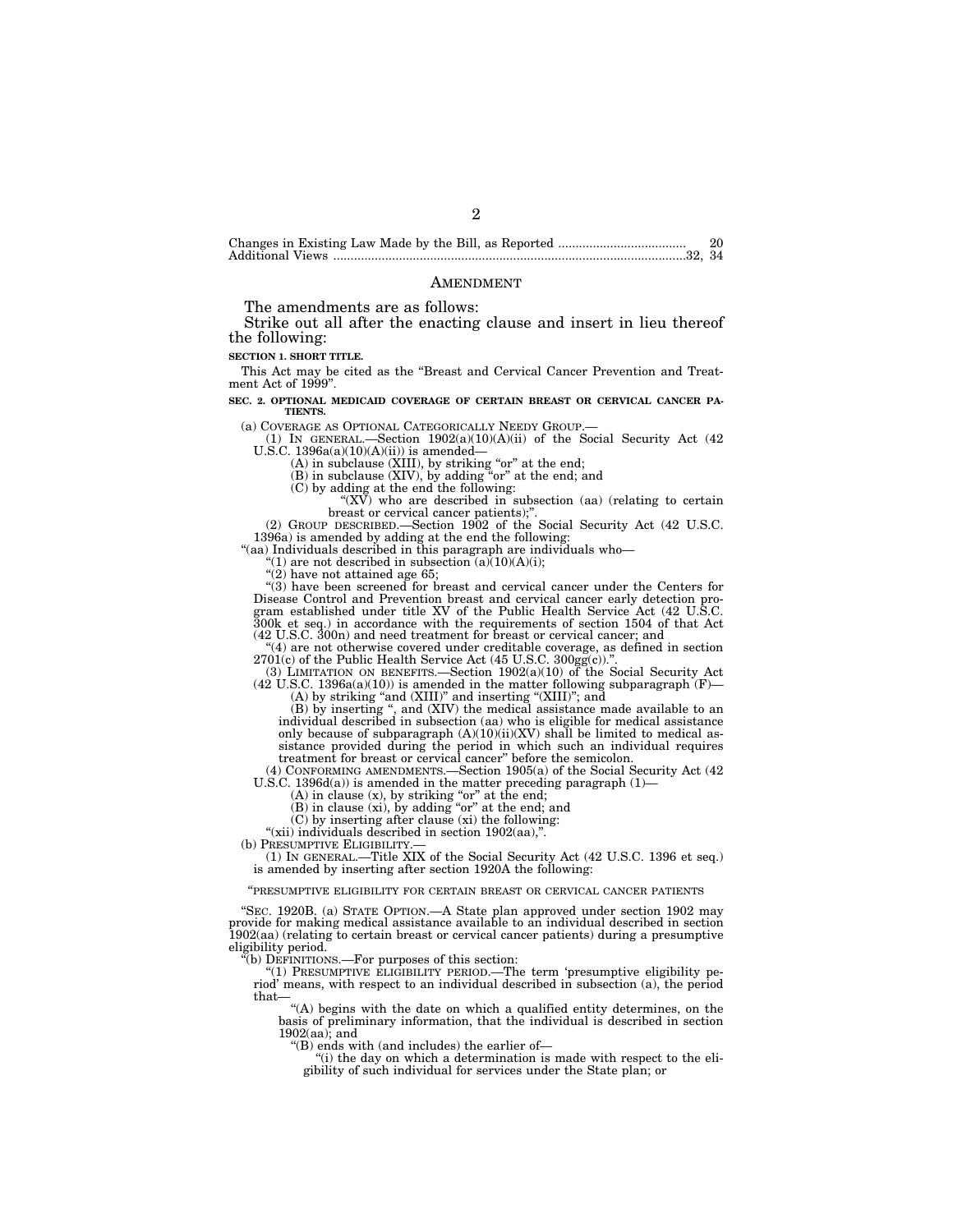''(ii) in the case of such an individual who does not file an application by the last day of the month following the month during which the en-tity makes the determination referred to in subparagraph (A), such last

day.<br>"(2) QUALIFIED ENTITY.-

'(A) IN GENERAL.—Subject to subparagraph (B), the term 'qualified entity' means any entity that—

"(i) is eligible for payments under a State plan approved under this title; and

"(ii) is determined by the State agency to be capable of making deter-<br>minations of the type described in paragraph  $(1)(A)$ .

''(B) REGULATIONS.—The Secretary may issue regulations further limiting those entities that may become qualified entities in order to prevent fraud and abuse and for other reasons.

''(C) RULE OF CONSTRUCTION.—Nothing in this paragraph shall be construed as preventing a State from limiting the classes of entities that may become qualified entities, consistent with any limitations imposed under subparagraph (B).<br>"(c) ADMINISTRATION.—

"(1) IN GENERAL.—The State agency shall provide qualified entities with—

"(A) such forms as are necessary for an application to be made by an individual described in subsection (a) for medical assistance under the State plan; and

 $\mathrm{``(B)}$  information on how to assist such individuals in completing and fil-

ing such forms.<br>
"(2) NOTIFICATION REQUIREMENTS.—A qualified entity that determines under subsection  $(b)(1)(A)$  that an individual described in subsection (a) is presumptively eligible for medical assistance under a State plan shall—

"( $\widetilde{A}$ ) notify the State agency of the determination within 5 working days after the date on which determination is made; and

''(B) inform such individual at the time the determination is made that an application for medical assistance under the State plan is required to be made by not later than the last day of the month following the month during which the determination is made.

"(3) APPLICATION FOR MEDICAL ASSISTANCE.—In the case of an individual described in subsection (a) who is determined by a qualified entity to be presumptively eligible for medical assistance under a State plan, the individual shall apply for medical assistance under such plan by not later than the last day of the month following the month during which the determination is made.

''(d) PAYMENT.—Notwithstanding any other provision of this title, medical assistance that—

" $(1)$  is furnished to an individual described in subsection  $(a)$ -

''(A) during a presumptive eligibility period;

''(B) by a entity that is eligible for payments under the State plan; and  $''(2)$  is included in the care and services covered by the State plan;

shall be treated as medical assistance provided by such plan for purposes of section 1903.

(2) CONFORMING AMENDMENTS.—

(A) Section  $1902(a)(47)$  of the Social Security Act (42 U.S.C. 1396a(a)(47)) is amended by inserting before the semicolon at the end the following: "and provide for making medical assistance available to individuals described in subsection (a) of section 1920B during a presumptive eligibility period in accordance with such section''.

(B) Section  $1903(u)(1)(D)(v)$  of such Act (42 U.S.C. 1396b(u)(1)(D)(v)) is amended—

(i) by striking "or for" and inserting ", for"; and

(ii) by inserting before the period the following: ", or for medical assistance provided to an individual described in subsection (a) of section 1920B during a presumptive eligibility period under such section''.

(c) ENHANCED MATCH.—The first sentence of section 1905(b) of the Social Security Act (42 U.S.C. 1396d(b)) is amended—

 $(1)$  by striking ",  $(2)$ " and inserting ",  $(2)$ ";

 $(2)$  by striking "and" before " $(3)$ "; and

(3) by inserting before the period at the end the following: '', and (4) in the case of a State for which the Federal medical assistance percentage is otherwise less than 75 percent, it shall be equal to 75 percent with respect to medical assistance provided to individuals who are eligible for such assistance only on the basis of section  $1902(a)(10)(A)(ii)(XV)$ ".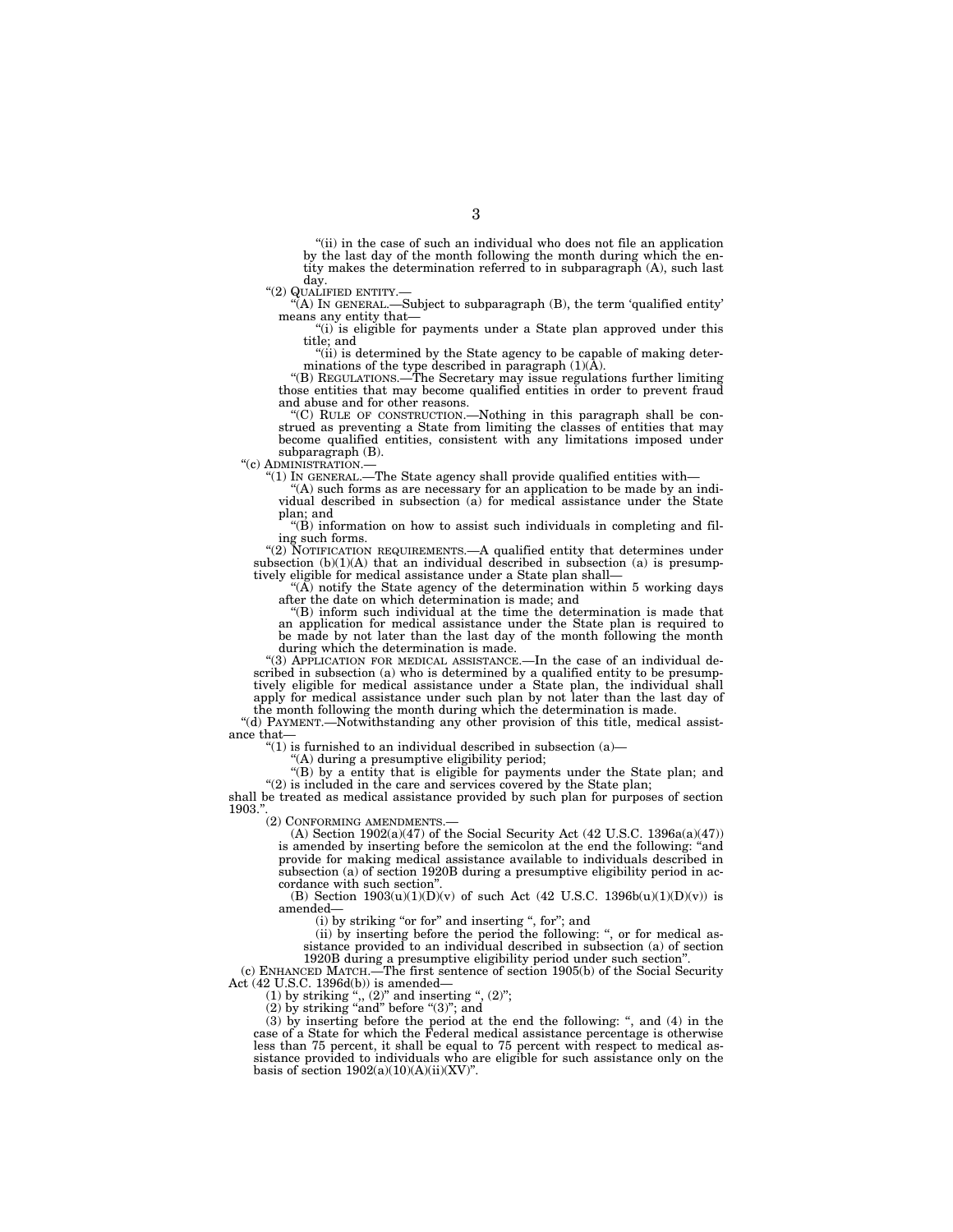(d) EFFECTIVE DATE.—The amendments made by this section apply to medical assistance for items and services furnished on or after October 1, 2000, without regard to whether final regulations to carry out such amendments have been promulgated by such date.

#### **SEC. 3. HUMAN PAPILLOMAVIRUS; ACTIVITIES OF CENTERS FOR DISEASE CONTROL AND PREVENTION.**

Part B of title III of the Public Health Service Act (42 U.S.C. 243 et seq.) is amended by inserting after section 317G the following section:

#### ''HUMAN PAPILLOMAVIRUS

''SEC. 317H. (a) SURVEILLANCE.—

''(1) IN GENERAL.—The Secretary, acting through the Director of the Centers for Disease Control and Prevention, shall-

''(A) enter into cooperative agreements with States and other entities to conduct sentinel surveillance or other special studies that would determine the prevalence in various age groups and populations of specific types of human papillomavirus (referred to in this section as 'HPV') in different sites in various regions of the United States, through collection of special specimens for HPV using a variety of laboratory-based testing and diagnostic tools; and

''(B) develop and analyze data from the HPV sentinel surveillance system described in subparagraph (A).

''(2) REPORT.—The Secretary shall make a progress report to the Congress with respect to paragraph (1) not later than one year after the effective date of this section.

''(b) PREVENTION ACTIVITIES; EDUCATION PROGRAM.—

''(1) IN GENERAL.—The Secretary, acting through the Director of the Centers for Disease Control and Prevention, shall conduct prevention research on HPV, including—

"(A) behavioral and other research on the impact of HPV-related diagnoses on individuals;

''(B) formative research to assist with the development of educational messages and information for the public, for patients, and for their partners about HPV;

''(C) surveys of physician and public knowledge, attitudes, and practices about genital HPV infection; and

"(D) upon the completion of and based on the findings under subparagraphs  $(A)$  through  $(C)$ , develop and disseminate educational materials for the public and health care providers regarding HPV and its impact and prevention.

''(2) REPORT; FINAL PROPOSAL.—The Secretary shall make a progress report to the Congress with respect to paragraph (1) not later than one year after the effective date of this section, and shall develop a final proposal not later than two years after such effective date, including a detailed summary of the significant findings and problems. The report shall outline the further steps needed to make HPV a reportable disease and the best strategies to prevent future infections.

''(c) CONDOM EFFECTIVENESS; EDUCATION.—The Secretary shall require that the Department of Health and Human Services and all contractors, grantees, and subgrantees of such Department specifically state the effectiveness or lack of effectiveness of condoms in preventing the transmission of HPV, herpes, and other sexually transmitted diseases in all informational materials related to condoms or sexually transmitted diseases that are made available to the public. The Secretary shall assure that such information is made available to relevant operating divisions and offices of the Department of Health and Human Services. This subsection shall be effective within 6 months of the date of its enactment.''.

#### **SEC. 4. LABELING OF CONDOMS WITH RESPECT TO HUMAN PAPILLOMAVIRUS.**

(a) IN GENERAL.—Section 502 of the Federal Food, Drug, and Cosmetic Act (21 U.S.C. 352) is amended by adding at the end the following:

''(u) If it is a condom, unless its label and labeling bear information providing that condoms do not effectively prevent the transmission of the human papillomavirus and that such virus can cause cervical cancer.'

(b) APPLICABILITY.—The amendment made by subsection (a) applies to condoms manufactured on or after the expiration of the 180-day period beginning on the date of the enactment of this Act.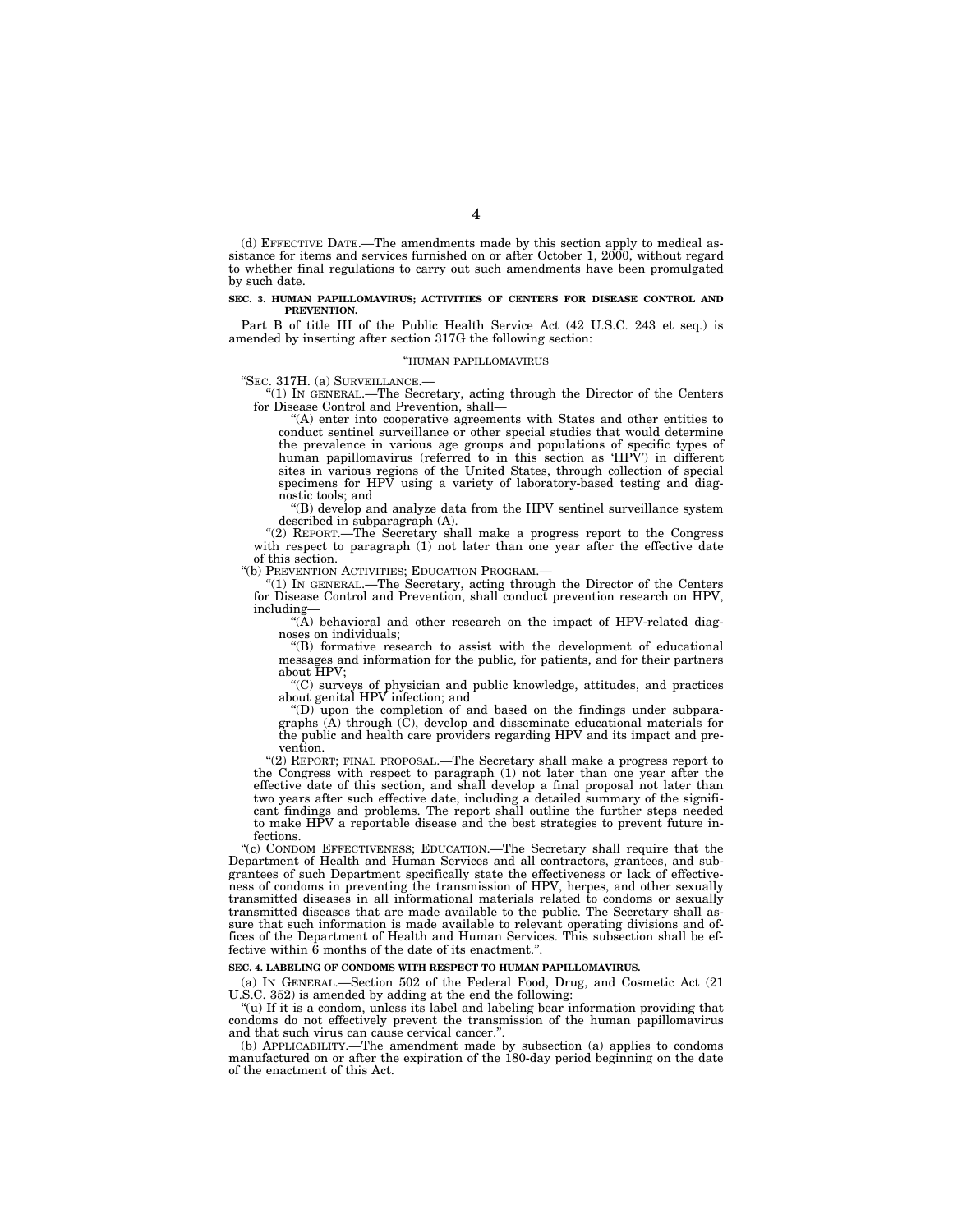(a) LIMITATION ON LOCATION OF PROVISION OF SERVICES.—

(1) IN GENERAL.—Section 1861(ff)(2) of the Social Security Act (42 U.S.C.  $1395x(ff)(2)$ ) is amended in the matter following subparagraph (I)-

(A) by striking ''and furnished'' and inserting ''furnished''; and

(B) by inserting before the period the following: '', and furnished other than in a skilled nursing facility, residential treatment facility or other residential setting (as determined by the Secretary)''.

(2) EFFECTIVE DATE.—The amendments made by paragraph (1) apply with respect to partial hospitalization services furnished on or after the first day of the third month beginning after the date of the enactment of this Act.

(b) QUALIFICATIONS FOR COMMUNITY MENTAL HEALTH CENTERS.

(1) IN GENERAL.—Section 1861(ff)(3)(B) of such Act (42 U.S.C. 1395x(ff)(3)(B)) is amended by striking "entity" and all that follows and inserting the following: ''entity that—

"(i) $(I)$  provides the mental health services described in section 1913(c)(1) of the Public Health Service Act; or

''(II) in the case of an entity operating in a State that by law precludes the entity from providing a service described in such section itself, provides for such service by contract with an approved organization or entity (as determined by the Secretary);

''(ii) meets applicable licensing or certification requirements for community mental health centers in the State in which it is located; and

(iii) meets such additional conditions as the Secretary shall specify to ensure (I) the health and safety of individuals being furnished such services, (II) the effective and efficient furnishing of such services, and (III) the compliance of such entity with the criteria described in such section.''.

(2) CLARIFICATION OF CRITERIA FOR COMMUNITY MENTAL HEALTH CENTERS. Section  $1913(c)(1)(E)$  of the Public Health Service Act (42 U.S.C. 300x–  $3(c)(1)(E)$  is amended to read as follows:

 $E(E)$  Determining the clinical appropriateness of admissions to inpatient psychiatric hospitals by engaging a full-time mental health professional who is licensed or certified to make such a determination by the State involved.''.

(3) EFFECTIVE DATE.—The amendments made by this subsection apply with respect to community mental health centers furnishing services under the medicare program on or after the first day of the third month beginning after the date of the enactment of this Act.

(c) REFINEMENT OF PERIODICITY OF REVIEW OF PLAN FOR PARTIAL HOSPITALIZA-TION SERVICES.—

(1) IN GENERAL.—Section 1835(a)(2)(F)(ii) of the Social Security Act (42 U.S.C.  $1395n(a)(2)(F(ii))$  is amended by inserting "at a reasonable rate (as determined by the Secretary)'' after ''is reviewed periodically''.

(2) EFFECTIVE DATE.—The amendment made by paragraph (1) applies with respect to plans of care for furnishing partial hospitalization services established on or after the first day of the third month beginning after the date of the enactment of this Act.

(d) RECERTIFICATION OF PROVIDERS OF PARTIAL HOSPITALIZATION SERVICES.—

(1) IN GENERAL.—With respect to each community mental health center that furnishes partial hospitalization services for which payment is made under title XVIII of the Social Security Act, the Secretary of Health and Human Services shall provide for periodic recertification to ensure that the provision of such services complies with applicable requirements of such title.

(2) DEADLINE FOR FIRST RECERTIFICATION.—The first recertification under subsection (a) shall be completed not later than one year after the date of the enactment of this Act.

(e) GUIDELINES FOR ITEMS AND SERVICES COMPRISING PARTIAL HOSPITALIZATION SERVICES.—Not later than one year after the date of the enactment of this Act, the Secretary shall promulgate regulations using a negotiated rulemaking process under subchapter III of chapter 5 of title 5, United States Code, for national coverage policies for partial hospitalization services furnished under title XVIII of the Social Security Act, including for periodicity of review under section 503 of this title.

#### **SEC. 6. SENSE OF COMMITTEE ON COMMERCE TO FULLY PAY FOR ADDITIONAL EXPENDI-TURES BEFORE PASSAGE BY THE HOUSE OF REPRESENTATIVES.**

It is the sense of the Committee on Commerce of the House of Representatives that the additional net expenditures resulting from the enactment of this bill, as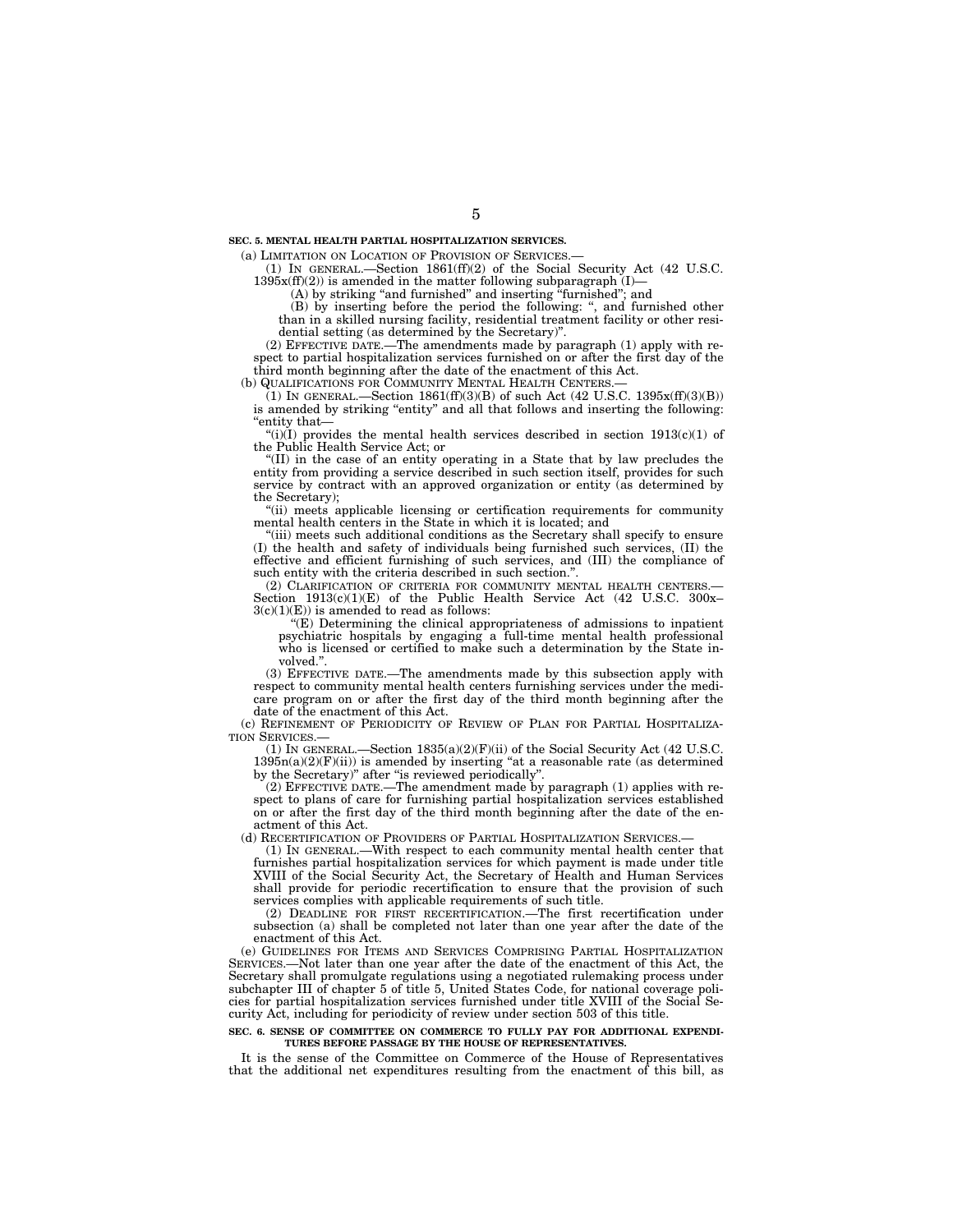reported by the Committee, should be fully offset in an appropriate manner before the bill is passed by the House of Representatives.

#### Amend the title so as to read:

A bill to amend title XIX of the Social Security Act to provide medical assistance for certain women screened and found to have breast or cervical cancer under a federally funded screening program, to amend the Public Health Service Act and the Federal Food, Drug, and Cosmetic Act with respect to surveillance and information concerning the relationship between cervical cancer and the human papillomavirus (HPV), and for other purposes.

#### PURPOSE AND SUMMARY

The purpose of H.R. 1070, the Breast and Cervical Cancer Prevention and Treatment Act of 1999, is to amend title XIX of the Social Security Act to provide health prevention and medical assistance for certain women screened and found to have breast or cervical cancer under a Federally funded screening program.

#### BACKGROUND AND NEED FOR LEGISLATION

H.R. 1070 is the latest in a series of efforts made by the Committee on Commerce to address breast and cervical cancer. On March 16, 1999, the Subcommittee on Health and Environment held a hearing on cervical cancer in order to bring this disease to a higher level of public awareness. In the last Congress, the Committee passed the Mammography Quality Standards Reauthorization Act of 1998 (Public law  $105-\dot{2}48$ ), which now requires that written notification of test results be sent directly to the patient. The Committee has encouraged mammography facilities to urge their patients to follow up with their own physicians.

The Committee also successfully bolstered the Centers for Disease Control and Prevention (CDC) breast and cervical cancer screening program by enacting into law the Women's Health Research and Prevention Amendments of 1998 (Public Law 105–340; 42 U.S.C. 242k et seq.), which authorizes CDC to increase its assistance to State, territorial, and tribal governments for case management services. Since CDC requires that all the women screened with cancer be offered treatment in their own States, this new authority will help many uninsured women in this program more quickly find treatment in their communities.

In 1990, this Committee authorized the Breast and Cervical Cancer Mortality Prevention Act (Public Law 101–354; 42 U.S.C. 300k et seq.), which screens certain low-income women who do not qualify for Medicaid or Medicare for breast and cervical cancer. An estimated 2 million American women will be diagnosed with breast or cervical cancer in this decade, and half a million women will lose their lives to these diseases. Excluding skin cancer, breast cancer is the most common cancer among American women and is second only to lung cancer as a cause of cancer-related death in the United States. An estimated 175,000 new cases of breast cancer among women will be diagnosed in 1999, and 43,300 women will die of this disease. Each year, an estimated 15,000 cases of cervical cancer are diagnosed in the United States, and 5,000 American women die from the disease annually.

The incidence of invasive cervical cancer has decreased significantly over the last 40 years, in large part because of early detec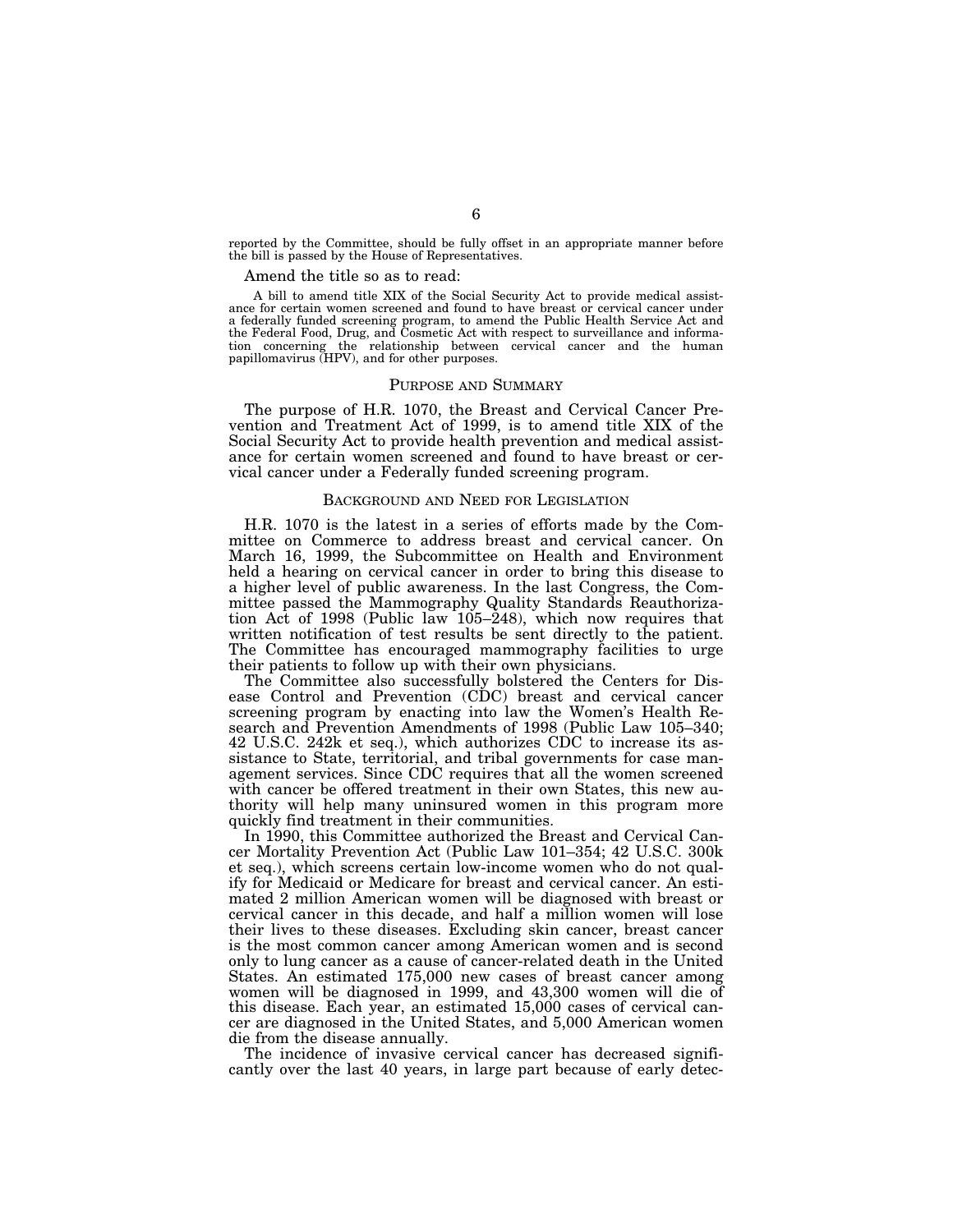tion efforts. Precancerous tissue, however, is detected at very high levels, primarily through Pap tests. Research indicates that over 99 percent of women with cervical cancer had ''high-risk'' human papillomavirus (HPV), which is recognized as the cause of cervical cancer. According to the National Cervical Cancer Public Education Campaign, HPV is one of the most common sexually transmitted diseases (STDs) in the United States. Experts indicate that as many as 24 million Americans are infected with HPV, and the frequency of infection and disease appears to be increasing.

Screening and early detection is very important for breast and cervical cancer. The earlier it is detected, the better the survival rate. When breast cancer is diagnosed at a local stage, the 5-year survival rate is 97 percent. When breast cancer is diagnosed after it has spread, the 5-year survival rate decreases to 21 percent. Cervical cancer screening also offers great benefits. For a woman found to have precancerous cervical lesions or to have cancer in its earliest stage, the likelihood of survival is almost 100 percent with timely and appropriate treatment and follow-up. In Africa and Asia, where women don't have regular screening tests, cervical cancer is the most common cause of cancer-related death.

Recognizing the value of screening and early detection, Congress passed the Breast and Cervical Cancer Mortality Prevention Act of 1990. This Act authorized CDC to provide critical breast and cervical cancer screening services to uninsured women who are relatively poor but not poor enough to qualify for Medicaid, and too

With Fiscal Year 1999 appropriations of approximately \$158 million, CDC targets the population with the highest incidence of breast and cervical cancer: post-menopausal women. Through the National Breast and Cervical Cancer Early Detection Program (NBCCEDP), CDC now supports screening activities in all 50 States, in 5 U.S. territories, in the District of Columbia, and through 15 American Indian/Alaska Native organizations. By October 1997, more than 1.5 million screening tests had been provided by the NBCCEDP.

The Breast and Cervical Cancer Mortality Prevention Act of 1990 does not authorize CDC to pay for treating breast and cervical cancer. However, under the cooperative agreements entered into by the CDC and State, territorial, and tribal programs, participating governments must certify that treatment will be offered to all women who have been diagnosed with cancer through the program. CDC's data set of some 2 million women screened indicate that a majority of women screened initiate treatment within 8 days of diagnosis. According to CDC,

participating state programs have been determined and creative in ensuring that treatment services are available for women diagnosed with breast cancer or cervical abnormalities. The availability of treatment sources reflects the extent of state and local government support, the generosity of medical providers, and the commitment of communities. (Dr. Nancy C. Lee, Director, Division of Cancer Prevention and Control, Centers for Disease Control and Prevention, Testimony before the Subcommittee on Health Environment hearing on Women's Health: Raising Aware-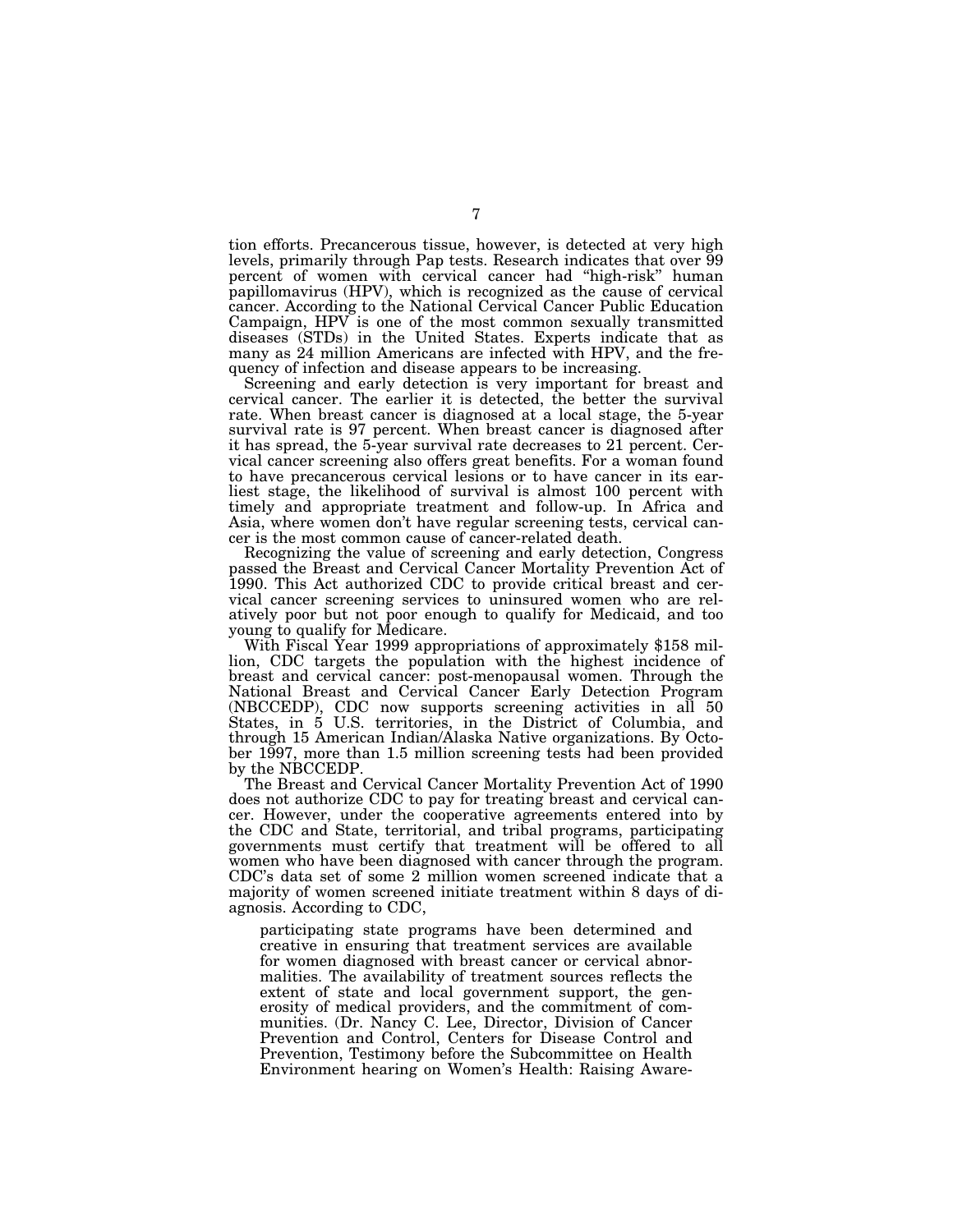ness of Cervical Cancer, March 16, 1999, Hearing Serial No. 106–4.)

Although the majority of women diagnosed with cancer through the program initiate treatment within eight days, a CDC report found that the system of treatment available to these women can be ''tenuous and fragile at best.'' (CDC Morbidity and Mortality Weekly Report, March 27, 1998, vol. 47, no. 11, p. 215.) At a hearing before the Subcommittee on Health and Environment on July 21, 1999, Ms. Carolyn Tapp, President of the Women of Color Breast Cancer Survivors Support Project in Los Angeles, spoke of the difficulties women in the project face in getting treatment:

For these breast cancer patients there is really no system of care—and the care they receive is often partial and very often inadequate. Treatment services are difficult to find; increasingly physicians have not been willing to provide their services for free or for little charge. The women we see often have to wait for care, or wait to see if they qualify for [Medicaid]. Most often they end up at public health facilities or end up with medical bills in the thousands of dollars that they will never be able to pay. (Ms. Carolyn Tapp, President, Women of Color Breast Cancer Survivors Support Project, Testimony before the Subcommittee on Health and Environment hearing on H.R. 1070, July 21, 1999, Hearing Serial No. 106–42.)

Although most women initiate treatment within eight days of diagnosis through this program, the lag in State data reporting has given many Members of this Committee concern that the Clinton Administration has failed to aggressively pursue State collection of program data to assure Congress that these governments are not failing to meet their obligations under the CDC compacts to treat women through this program. One solution to the problem Ms. Tapp described in her testimony is embodied in H.R. 1070, which would, at a State's option, automatically qualify for Medicaid these women who have been screened and diagnosed through the CDC program with breast or cervical cancer. The good news is that CDC-initiated audits of the treatment programs through the CDC/ State cooperative agreements have found no evidence that women are failing to receive treatment, and that the Department of health and Human Services (HHS) Office of Inspector General has never received any complaints about women eligible for treatment through this program but failing to receive it.

A bipartisan amendment approved by the Full Committee expands the bill into the area of cancer prevention by requiring, among other things, that the Centers for Disease Control and Prevention study the prevalence of human papillomavirus (HPV) infection and carry on educational activities about HPV among health care providers and the public. This amendment also directs the Food and Drug Administration to develop a warning label for condom packages to advise consumers that condoms are ineffective in preventing the transmission of HPV.

The Council on State and Territorial Epidemiologists in conjunction with CDC has designated 58 infectious diseases as notifiable on a national level. This list does not include HPV, which an article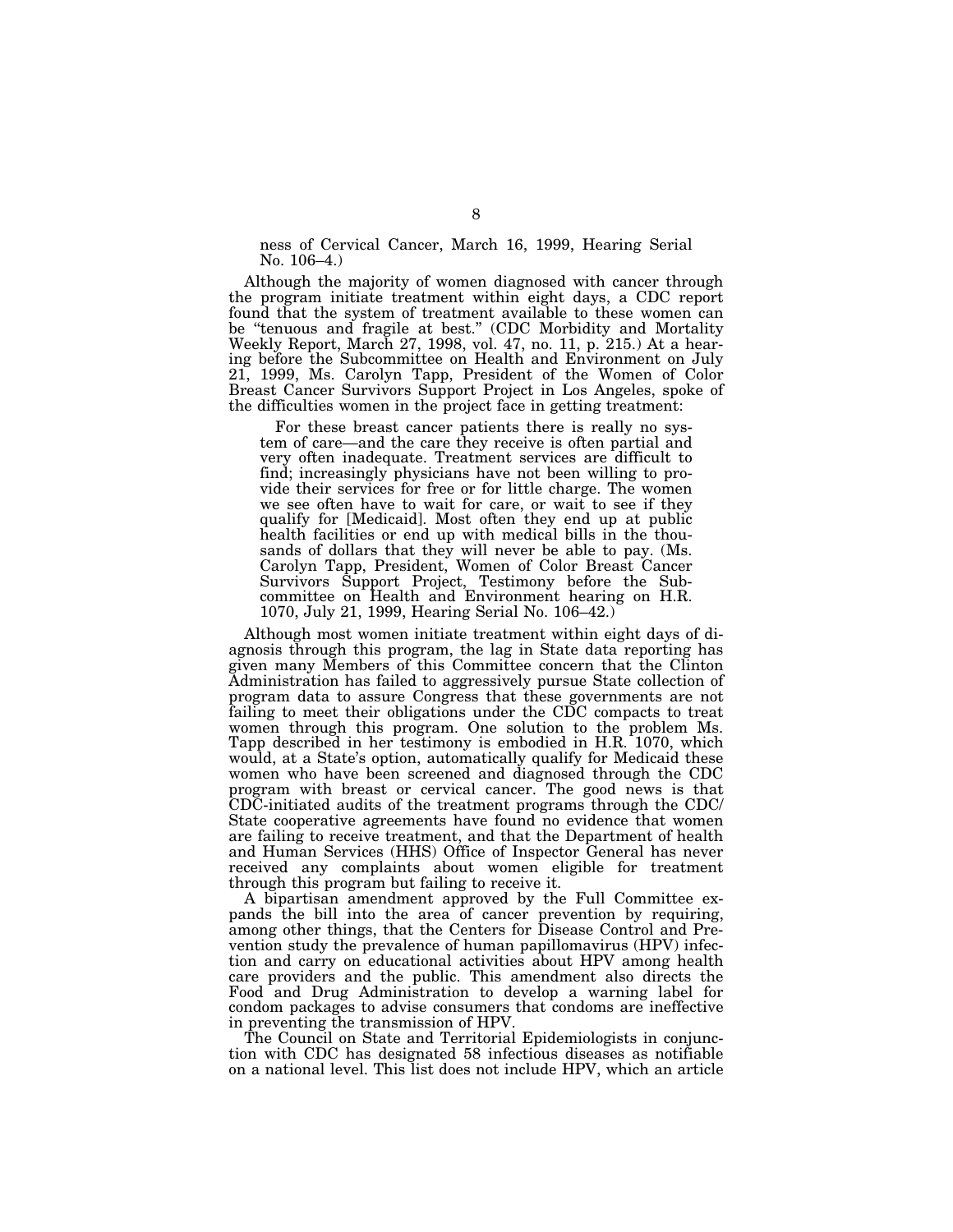in the Journal of Pathology this year found is the cause of 99.7 percent of cervical cancers (Journal of Pathology, September 1999, 189(1): 12–19). Although most women with HPV will not develop cervical cancer, according to the National Cervical Cancer Public Education Campaign, HPV is one of the most common sexually transmitted diseases in the United States, and the frequency of infection and disease appears to be increasing. Under current law, HPV is not a disease on which the CDC compiles data as a notifiable disease, yet cervical cancer caused by HPV kills more American women than complications caused by all the other sexually transmitted diseases combined, including HIV. Among the sexually transmitted diseases for which CDC complies surveillance data (gonorrhea, syphilis, and chancroid from all 50 States; chlamydia is reported in 49 States), there were 2,665 female deaths attributable to HIV; 99 to syphilis; and 3 to gonorrhea in 1992, the latest year for which comparable data are available. (Ebrahim et al., ''Mortality Related to STD in US Women, 1973 through 1992'', American Journal of Public Health, 1997, 87: 938–44; CDC Responses to Questions on HPV and Cervical Cancer from the Subcommittee on Health and Environment, April 2, 1999). Five thousand American women will die from HPV-caused cervical cancer this year.

Since HPV is not a reportable disease, there is no reliable data to determine its true magnitude. By confidentially reporting cases of HPV to state health departments, those responsible for disease control can more accurately determine the current extent of the epidemic, future trends, rates of progression to cancer, populations at risk, possible changes in transmissibility, and other critical factors of disease control. Such information allows for the development of long-term prevention strategies based on reliable data.

Due to the lack of reliable data on HPV, the estimated number of Americans with HPV has been cited to be anywhere from 24 million (by the National Cancer Institute) to 100 million (by the CDC, based on serologic studies done in 1997). CDC stated the reason for such disparity stems from the fact that ''HPV infection is not diagnosed in most people who are infected and because there are no systems in place for reporting of HPV infection, assessment of prevalence can only be based on very general estimates.'' (CDC Responses to Questions on HPV and Cervical Cancer from the Subcommittee on Health and Environment, reprinted in hearing on Women's Health: Raising Awareness of Cervical Cancer, March 16, 1999, Hearing Serial No. 106–4.)

The Lazio-Eshoo-Coburn amendment to H.R. 1070 will help to address this lack of knowledge about the prevalence of HPV. H.R. 1070 permits the Secretary of Health and Human Services (the Secretary) to enter into cooperative agreements with States and other entities to conduct sentinel surveillance or other special studies that would determine the prevalence of specific types of HPV, and requires the Secretary to develop and analyze the data from the surveillance system and make a progress report to Congress.

Scientific studies have proven conclusively that condoms do not provide complete protection against HPV, the cause of cervical cancer. According to the National Cancer Institute, ''Condoms are ineffective against HPV because the virus is prevalent not only in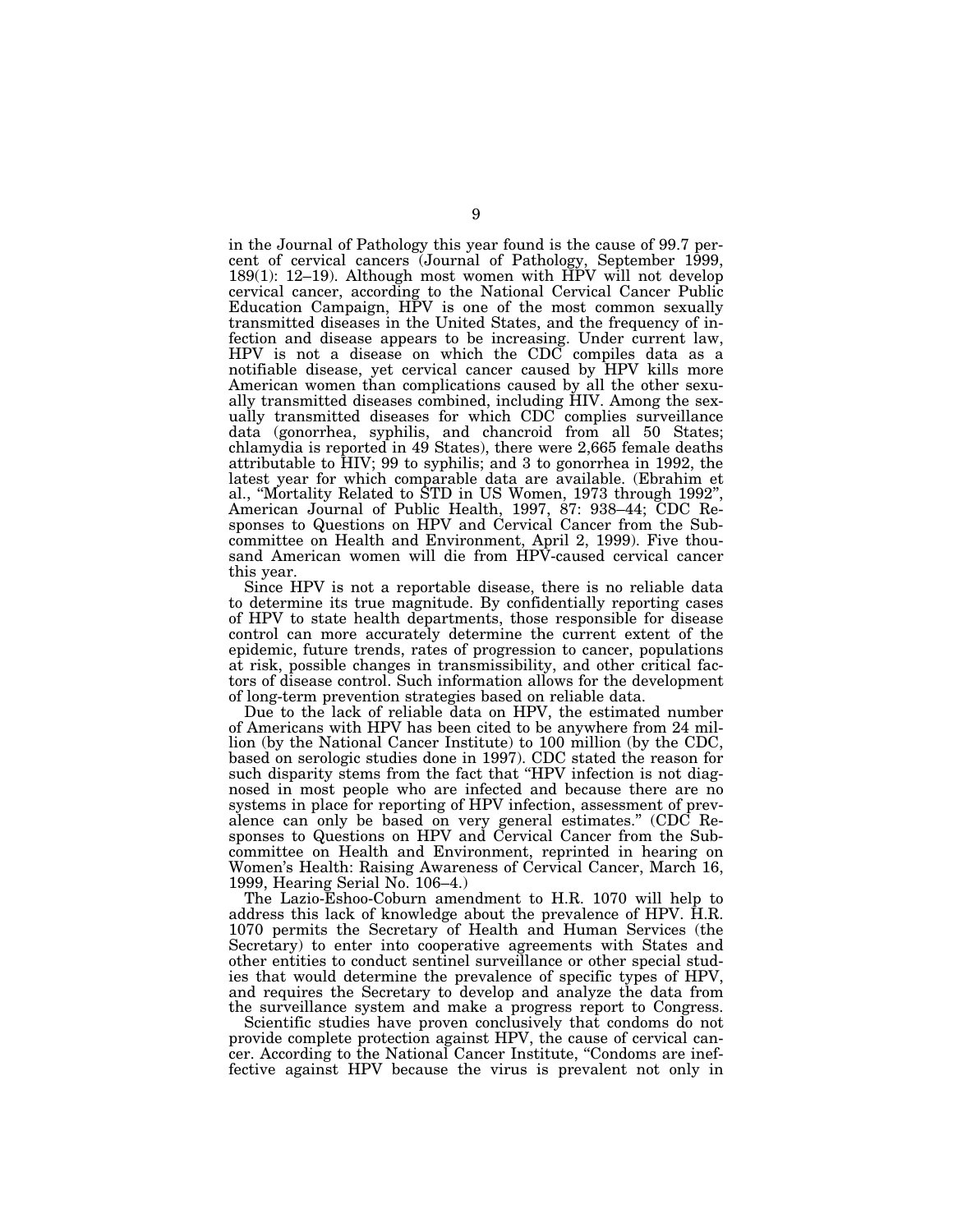mucosal tissue (genitalia) but also on dry skin of the surrounding abdomen and groin and it can migrate from those areas into the vagina and the cervix.'' (February 19, 1999, Letter from National Cancer Institute to Committee on Commerce Chairman Tom Bliley). The National Cancer Institute conclusion that condoms are ineffective against HPV infection ''is based on the results of several long term studies which have failed to show that barrier contraceptives prevent cervical HPV infection, dysplasia or cancer'' (National Cancer Institute response letter dated April 8, 1999, to Subcommittee on Health and the Environment Chairman Michael Bilirakis). The CDC noted that ''The most reliable means of preventing sexual transmission of genital HPV infection is likely to be abstinence, although, as noted above, non-sexual routes of transmission are possible'' (April 2, 1999, CDC Responses to Questions on HPV and Cervical Cancer from the Subcommittee on Health and Environment).

Even though the National Cancer Institute has concluded that condoms cannot prevent the transmission of HPV, the dangers of this virus are unknown to most Americans. According to a recent poll, 70 percent of women do not know the cause of cervical cancer. Of those who say they know the cause of cervical cancer, only 5 percent cited HPV or sex with an HPV-infected partner while 76 percent of the respondents have not heard of HPV (Wirthlin Worldwide, May 6, 1999). The fact that HPV is often asymptomatic complicates educational efforts about this disease. Women may not be aware that they may be infected until they have an abnormal Pap test. Men are even less likely to know that they have HPV, because they do not receive the benefit of a corresponding screening test that can indicate the presence of the virus. H.R. 1070 authorizes the Secretary to conduct prevention research on HPV through the Director of the Centers for Disease Control and Prevention, and requires the Secretary to make a progress report to Congress and develop a final proposal. To broaden educational outreach, H.R. 1070 mandates that the Secretary require the Department of Health and Human Services (HHS) and all contractors, grantees, and subgrantees of HHS to specifically state the effectiveness or lack of effectiveness of condoms in preventing the transmission of HPV, herpes, and other sexually transmitted diseases in all informational materials related to condoms or sexually transmitted diseases that are made available to the public.

The Committee believes that warning labels on condom packages will increase the awareness of HPV and cervical cancer, and inform the purchaser that condom use does not protect against HPV infection. H.R. 1070 provides that a condom shall be deemed to be misbranded for purposes of the Federal Food, Drug, and Cosmetic Act unless its label and labeling bear information providing that condoms do not effectively prevent the transmission of HPV.

## **HEARINGS**

The Subcommittee on Health and Environment held a hearing on H.R. 1070 on July 21, 1999. The Subcommittee received testimony from: Dr. Nancy C. Lee, Director, Division of Cancer Prevention and Control, Centers for Disease Control and Prevention; Ms. Fran Visco, President, National Breast Cancer Coalition; Ms. Susan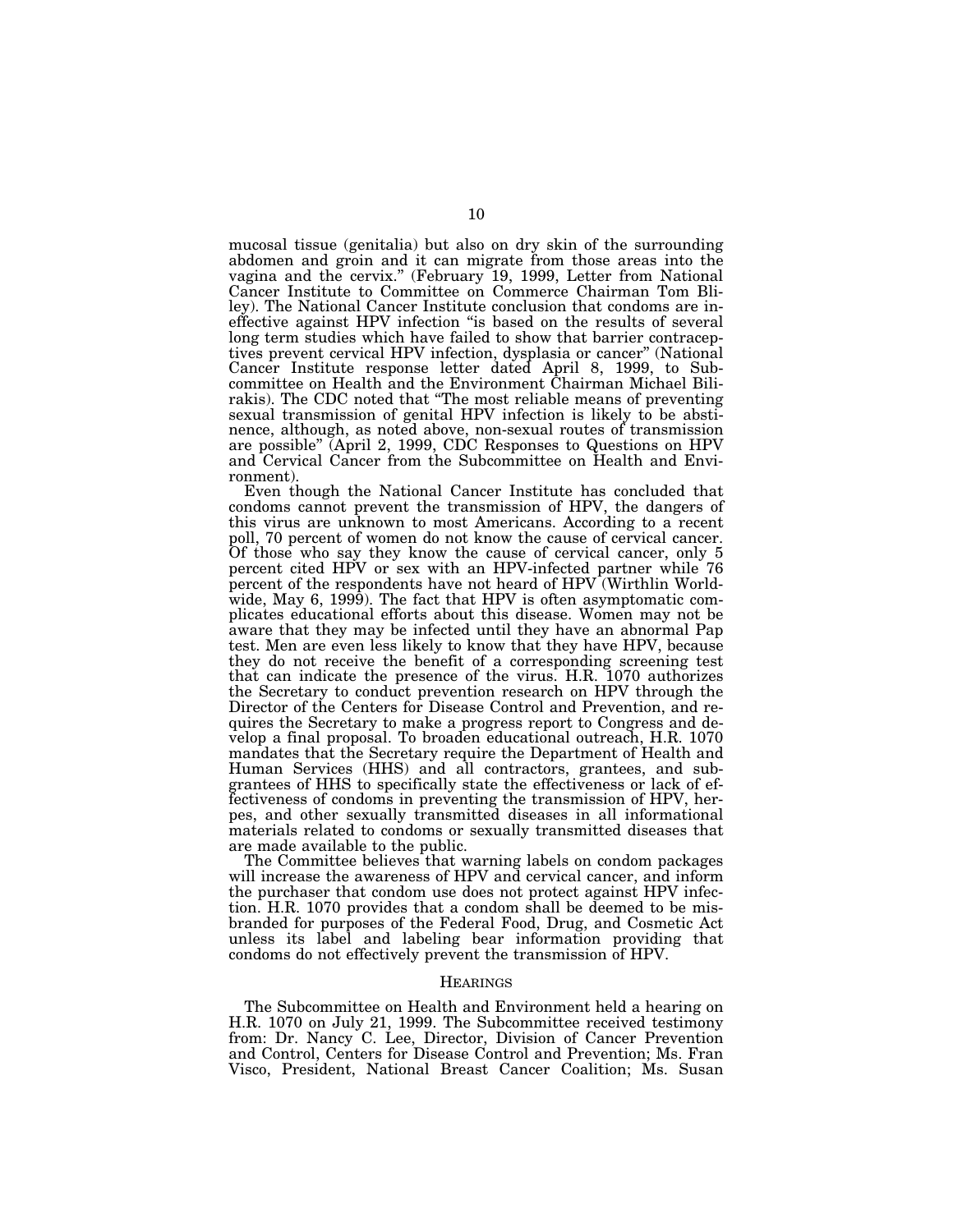Braun, President and CEO, The Susan G. Komen Breast Cancer Foundation, Dallas, Texas; Ms. Carolyn Tapp, President, Women of Color Breast Cancer Survivors Support Project, Los Angeles, California; and Dr. Stanley Klausner, Sayville, New York.

### COMMITTEE CONSIDERATION

On September 30, 1999, the Subcommittee on Health and Environment met in open markup session and approved H.R. 1070 for Full Committee consideration, without amendment, by a voice vote. On October 28, 1999, the Full Committee met in open markup session and ordered H.R. 1070 reported to the House, amended, by a voice vote, a quorum being present.

#### COMMITTEE VOTES

Clause 3(b) of rule XIII of the Rules of the House requires the Committee to list the record votes on the motion to report legislation and amendments thereto. There were no record votes taken in connection with ordering H.R. 1070 reported. An Amendment in the Nature of a Substitute by Mr. Lazio, #1, to make the following changes to the bill: (1) provide that the short title of the bill shall be the ''Breast and Cervical Cancer Prevention and Treatment Act of 1999''; (2) add a provision to clarify that the 75/25 enhanced Federal match is only for individuals being added to Medicaid through the effect of this bill, not for women already on Medicaid, and clarify that women qualifying for Medicaid would be eligible for treatment for all health concerns, not just those that are cancer-related; (3) require the Centers for Disease Control and Prevention to study the prevalence of human papillomavirus (HPV) infection and to carry on educational activities about HPV among health care providers and the public; and (4) direct the Food and Drug Administration to develop a warning label for condom packages to advise consumers that condoms are ineffective in preventing the transmission of HPV, was agreed to, amended, by a voice vote. An Amendment to the Lazio Amendment in the Nature of a Substitute by Mr. Lazio, offered by unanimous consent, #1A, to provide an offset for the legislation by reforming the partial hospitalization program for Community Mental Health Centers by elevating the quality of the provision of mental health services, was agreed to by a voice vote. A motion by Mr. Bliley to order H.R. 1070 reported to the House, amended, was agreed to by a voice vote, a quorum being present.

#### COMMITTEE OVERSIGHT FINDINGS

Pursuant to clause  $3(c)(1)$  of rule XIII of the Rules of the House of Representatives, the Committee held a legislative hearing and made findings that are reflected in this report.

# COMMITTEE ON GOVERNMENT REFORM OVERSIGHT FINDINGS

Pursuant to clause  $3(c)(4)$  of rule XIII of the Rules of the House of Representatives, no oversight findings have been submitted to the Committee by the Committee on Government Reform.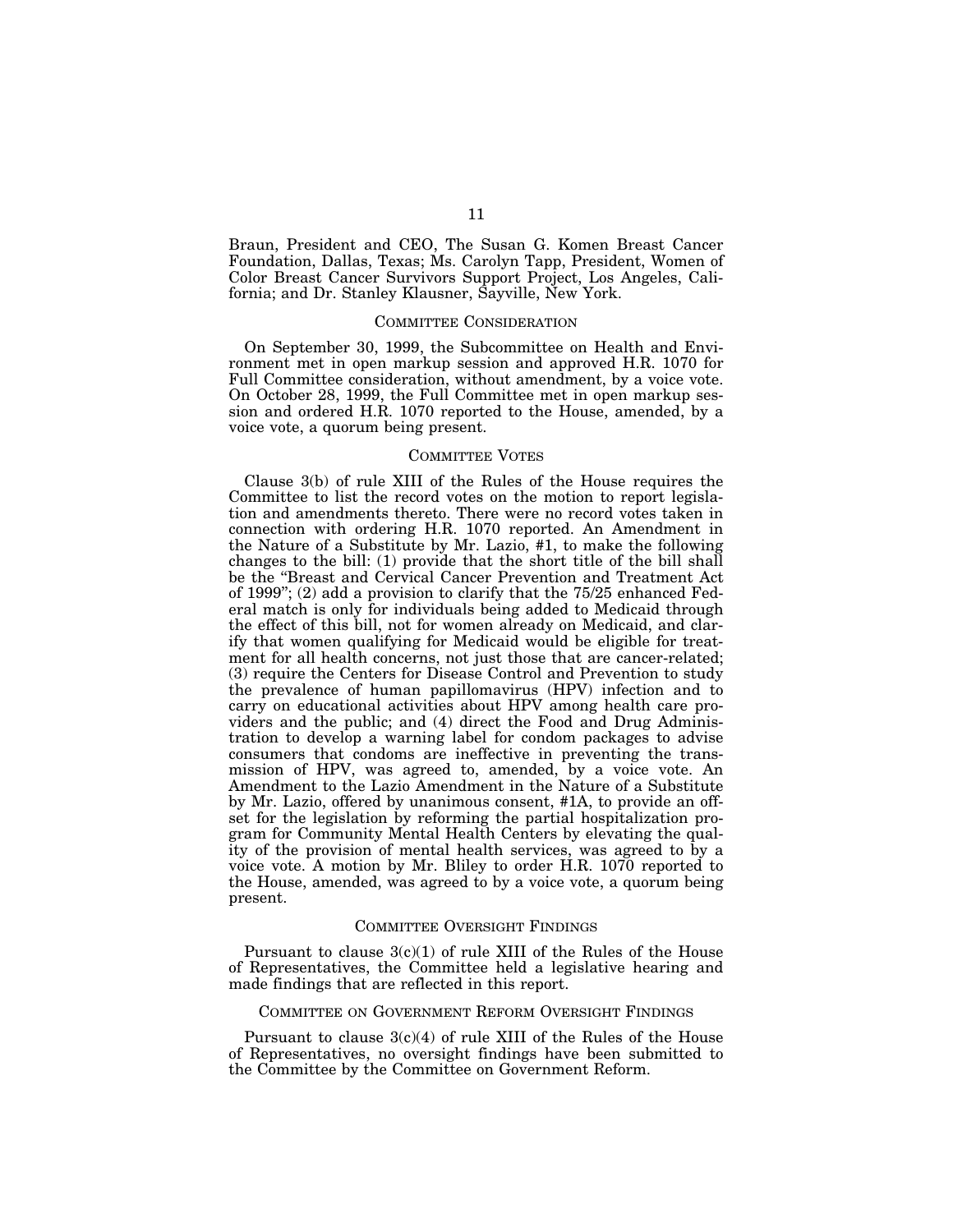## NEW BUDGET AUTHORITY, ENTITLEMENT AUTHORITY, AND TAX **EXPENDITURES**

In compliance with clause  $3(c)(2)$  of rule XIII of the Rules of the House of Representatives, the Committee finds that H.R. 1070, the Breast and Cervical Cancer Prevention and Treatment Act of 1999, would result in increased direct spending in the amounts described in the cost estimate prepared by the Director of the Congressional Budget Office pursuant to section 402 of the Congressional Budget Act of 1974.

#### COMMITTEE COST ESTIMATE

The Committee adopts as its own the cost estimate prepared by the Director of the Congressional Budget Office pursuant to section 402 of the Congressional Budget Act of 1974.

#### CONGRESSIONAL BUDGET OFFICE ESTIMATE

Pursuant to clause  $3(c)(3)$  of rule XIII of the Rules of the House of Representatives, the following is the cost estimate provided by the Congressional Budget Office pursuant to section 402 of the Congressional Budget Act of 1974:

# U.S. CONGRESS, CONGRESSIONAL BUDGET OFFICE, *Washington, DC, November 10, 1999.*

Hon. TOM BLILEY, *Chairman, Committee on Commerce,*

*House of Representatives, Washington, DC.*

DEAR MR. CHAIRMAN: The Congressional Budget Office has prepared the enclosed cost estimate for H.R. 1070, the Breast and Cervical Cancer Prevention and Treatment Act of 1999.

If you wish further details on this estimate, we will be pleased to provide them. The CBO staff contact is Dorothy Rosenbaum.

Sincerely,

DAN L. CRIPPEN, *Director.*

Enclosure.

#### *H.R. 1070—Breast and Cervical Cancer Prevention and Treatment Act of 1999*

#### *Summary*

H.R. 1070 would allow states to receive federal Medicaid funds for providing medical care to low-income women who have been screened under a Centers for Disease Control and Prevention (CDC) screening program and found to have breast or cervical cancer. The bill also would reduce Medicare expenditures on partial hospitalization services for mental health conditions; would require the CDC to undertake surveillance, prevention, and education activities with respect to the human papillomavirus (HPV); and would require manufacturers of condoms to change their labels to state that the product does not effectively prevent transmission of HPV.

CBO estimates that the bill would increase direct spending by \$205 million over the 2000–2004 period. Assuming appropriation of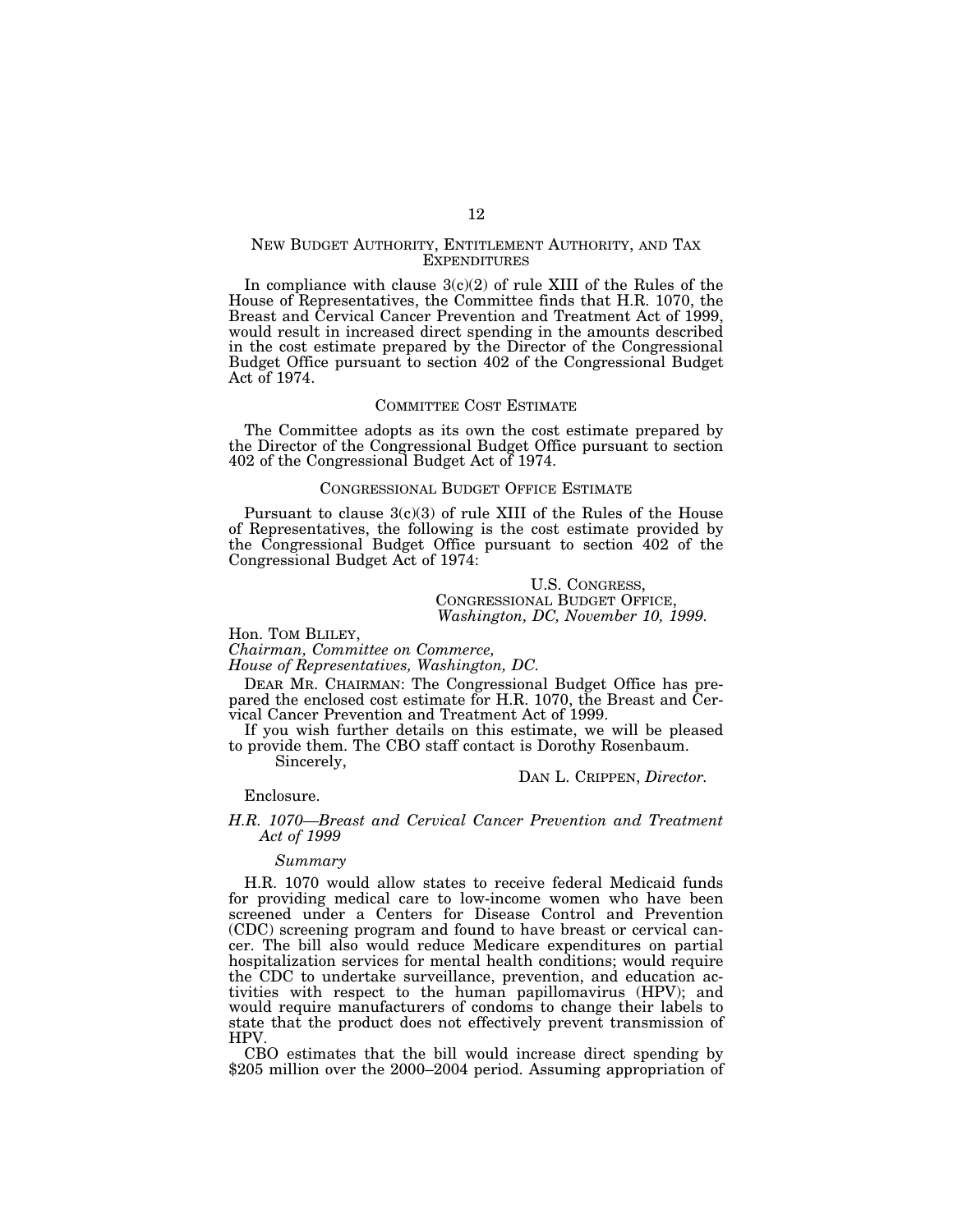authorized amounts for CDC's new responsibilities, CBO estimates increased discretionary spending of \$43 million over the same fiveyear period.

H.R. 1070 would impose a private-sector mandate as defined in the Unfunded Mandates Reform Act (UMRA) but CBO estimates that the costs associated with the mandate would fall well below the \$100 million threshold established in UMRA. H.R. 1070 contains no intergovernmental mandates as defined in UMRA. CBO estimates that states would spend an additional \$93 million on their Medicaid programs over the 2000–2004 period to implement the provision that would allow them to increase such spending for the treatment of breast and cervical cancer.

#### *Estimated cost to the Federal Government*

The estimated budgetary impact of H.R. 1070 is shown in the following table. The costs of this legislation fall within budget functions 550 (health) and 570 (Medicare).

|                                              | By fiscal year, in millions of dollars- |          |                        |          |       |
|----------------------------------------------|-----------------------------------------|----------|------------------------|----------|-------|
|                                              | 2000                                    | 2001     | 2002                   | 2003     | 2004  |
| CHANGES IN DIRECT SPENDING                   |                                         |          |                        |          |       |
| Breast and cervical cancer treatment.        |                                         |          |                        |          |       |
| Medicaid:                                    |                                         |          |                        |          |       |
|                                              |                                         | 25       | 60                     | 85       | 110   |
|                                              |                                         | 25       | 60                     | 85       | 110   |
| Mental health partial hospitalization:       |                                         |          |                        |          |       |
| Medicare:                                    |                                         |          |                        |          |       |
|                                              |                                         |          | $-7$ $-16$ $-17$ $-17$ |          | $-18$ |
|                                              |                                         |          | $-7$ $-16$ $-17$ $-17$ |          | $-18$ |
| Medicaid:                                    |                                         |          |                        |          |       |
|                                              | $^{(1)}$                                | $^{(1)}$ | $^{(1)}$               | $^{(1)}$ | (1)   |
|                                              | (1)                                     | (1)      | (1)                    | $^{(1)}$ | (1)   |
| Total direct spending:                       |                                         |          |                        |          |       |
|                                              |                                         | 9        | 43                     | 68       | 92    |
|                                              |                                         | 9        | 43                     | 68       | 92    |
| CHANGES IN SPENDING SUBJECT TO APPROPRIATION |                                         |          |                        |          |       |
| Centers for Disease Control and Prevention:  |                                         |          |                        |          |       |
|                                              | 12                                      | 10       | 10                     | 10       | 11    |
|                                              | 4                                       | q        | 10                     | 10       | 10    |

1 Savings of less than \$500,000.

#### *Basis of estimate*

For the purpose of this estimate CBO assumes that H.R. 1070 will be enacted in November 1999 and that the authorized funds will be appropriated for each fiscal year.

Optional Medicaid Coverage of Certain Breast or Cervical Cancer Patients

H.R. 1070 would give states the option of providing Medicaid coverage to women who have been screened under the CDC's National Breast and Cervical Cancer Early Detection Program and found to have breast or cervical cancer. States with a federal Medicaid match rate below 75 percent would receive a 75 percent match rate for services to women newly eligible for Medicaid under the provision. States with a higher match rate would receive their regular match rate. Federal Medicaid funds would be available beginning in fiscal year 2001. CBO estimates that the provision would in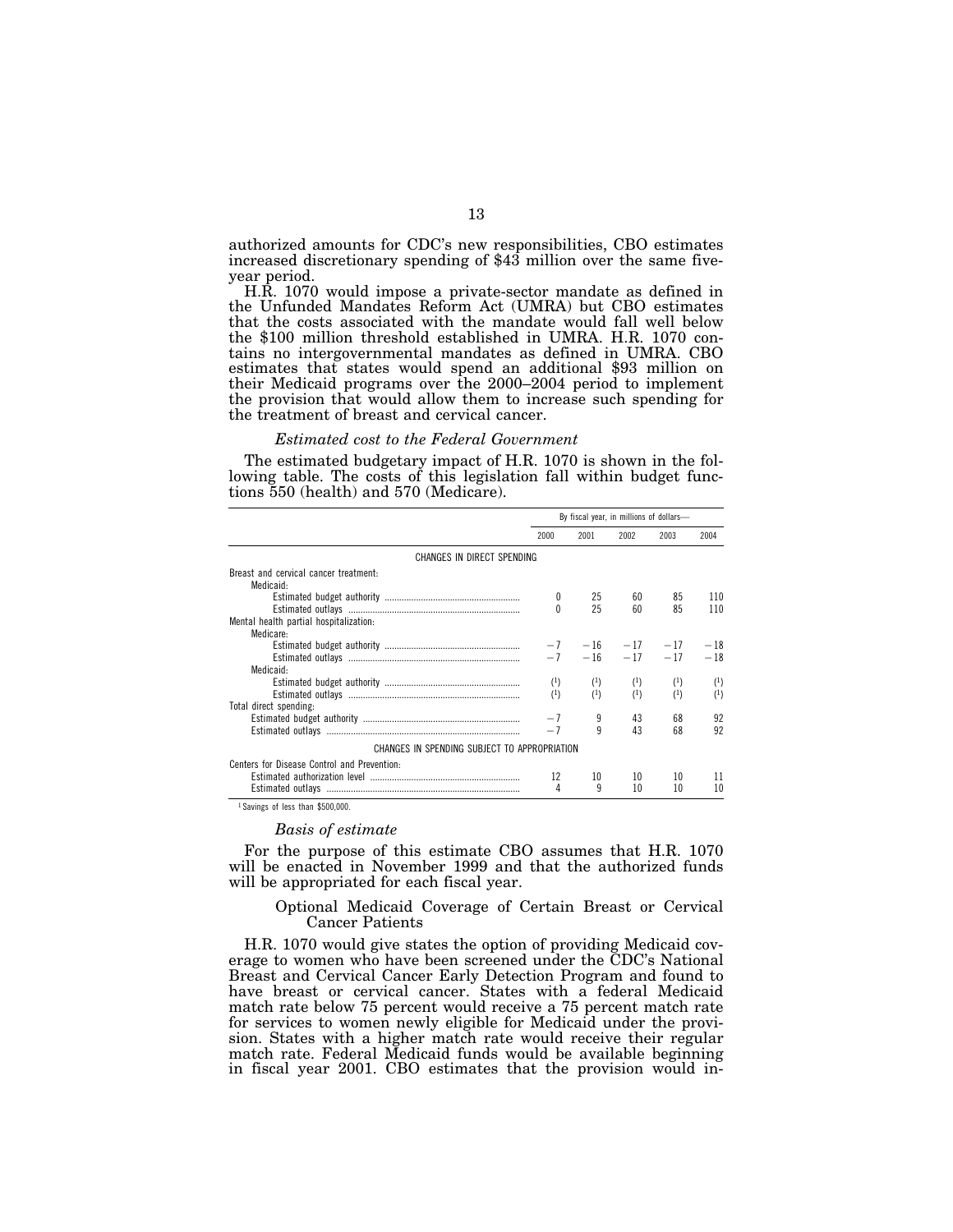crease federal Medicaid spending by \$280 million over the 2000– 2004 period.

Under current law, women with breast or cervical cancer are eligible for Medicaid only if they fall into an existing eligibility category. The principal eligibility categories for low-income women are pregnancy, and welfare-related or disability-related coverage (which is largely based on receipt of either Temporary Assistance for Needy Families or Supplemental Security Income). If a woman is found to have breast or cervical cancer, does not have health insurance, and does not qualify for Medicaid, she either pays for treatment with her own funds, receives treatment through a state, local, or privately funded program, receives charity care, or goes without treatment.<br>Congress created the National Breast and Cervical Cancer Early

Detection Program in 1990 and appropriated \$158 million for the program for fiscal year 1999. The funds support screening activities in all 50 states, in the District of Columbia and U.S. Territories, and for several American Indian/Alaska Native organizations. States set their own income eligibility levels, at or below 250 percent of the federal poverty line. Most states have set eligibility criteria at about 200 percent of poverty. The CDC estimates that the program currently screens  $12$  to  $15$  percent of the eligible population. Program funds are not available for treating breast and cervical cancer.

The provision's effect on federal Medicaid spending depends on the number of women who would receive Medicaid-funded treatment as a result of the bill, the cost of the treatment, and the number of states that would choose the option. The following discussion focuses on the estimate for breast cancer treatment, which accounts for over 90 percent of the estimated costs of the bill. A brief discussion of the cost of cervical cancer treatment can be found at the end of the section.

*Number of beneficiaries.*—The states provided 208,000 mammograms with funds available under the CDC screening program in 1997. Some states currently supplement the CDC screening funds with their own funds for screening, diagnosis, and treatment. Under the bill, CBO expects that the number of mammograms under the CDC program would rise to 500,000 by 2003, as states that fund diagnosis and treatment services redirect their funds to supplement the screening funds in the CDC program. Because participation in that program would provide access to federal Medicaid funds for diagnosis and treatment of breast cancer, states would have an incentive to redirect their own funds into the CDC screening program.

Of women screened for breast cancer by the CDC program since its inception, about 0.5 percent, or 5 per 1,000, have been found to have breast cancer. Another 7 percent has had abnormal screens that required additional diagnosis and perhaps minor treatment. CBO assumes that the same incidence of cancer and other abnormal results would continue under the bill, resulting in the identification of about 2,500 new cancers and 35,000 abnormal mammograms each year by 2003.

In addition to those new cases, CDC reports that it has already diagnosed over 3,600 breast cancers. CBO anticipates that about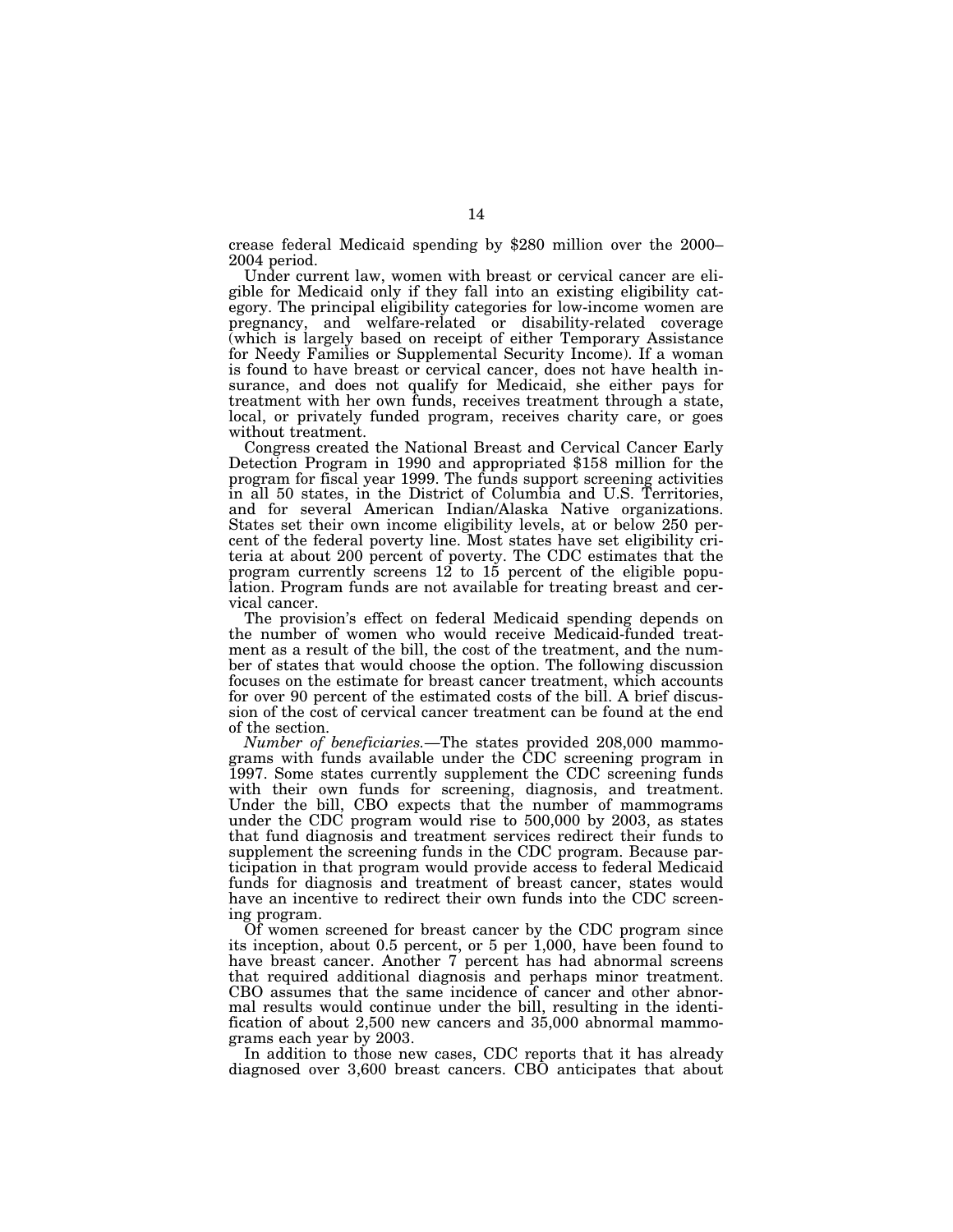1,500 of these women would receive coverage under the bill if their states adopt the option.

*Cost of Treatment.*—Based on data from a large health maintenance organization, CBO has estimated the average cost of breast cancer treatment by age and year since diagnosis. In the first year after diagnosis, CBO estimates that cancer treatment would cost about \$17,000. In subsequent years, CBO estimates about \$6,000 a year in ongoing care costs, until the last year of a patient's life, when costs total about \$30,000. CBO used information from the National Cancer Institute's Surveillance, Epidemiology, and End Results (SEER) Program to estimate age-specific mortality rates from the time of diagnosis.

For women who have an abnormal mammogram, but who are not ultimately diagnosed with cancer, CBO estimates average treatment cost of about \$2,000 in the year after the mammogram for follow-up diagnostic and treatment services.

The costs discussed above are for cancer treatment only and are expressed in fiscal year 2000 dollars. Because the bill would extend full Medicaid coverage during the time the woman needs cancer treatment, CBO added \$1,000 a year to the costs of cancer treatment (one-third of the average per capita Medicaid cost for adults) to determine total Medicaid costs for women newly eligible because of the bill. CBO expects that the average annual cost of treatment would rise at the same rate as the Consumer Price Index for medical care.

*State participation.*—In 2001, CBO anticipates that, states with 30 percent of potential Medicaid costs would choose to cover breast cancer patients screened through the CDC program in their Medicaid programs. By 2005, CBO projects that proportion would rise to two-thirds.

*Cervical Cancer.*—The costs of cervical cancer treatment under the bill stem principally from treatment of pre-cancerous conditions since screening often results in an abnormal finding at an early stage of the disease. CBO anticipates about 100 new cases of cervical cancer would be diagnosed each year under the screening program, with average annual treatment costs similar to the treatment costs for breast cancer. CBO expects about 10,000 abnormal pap smears each year, with treatment costs averaging \$1,000 to \$2,000. In total, CBO estimates that treatment of cervical cancer under the bill would cost about \$10 million a year by 2004.

# Mental health partial hospitalization

CBO estimates that the bill's provisions that deal with partial hospitalization for mental health conditions would lower federal expenditures by \$7 million in 2000 and by \$75 million over the 2000– 2004 period. Under current law, Medicare provides qualified beneficiaries with certain partial hospitalization services. The bill would reduce Medicare fee-for-service expenditures by prohibiting the provision of those services in residential settings, authorizing the Secretary of Health and Human Services (HHS) to specify new conditions of participation for community mental health centers (CMHCs), requiring inpatient psychiatric hospital admissions by CMHCs to be certified by a state-licensed mental health professional, and requiring periodic recertification of CMHCs by the Sec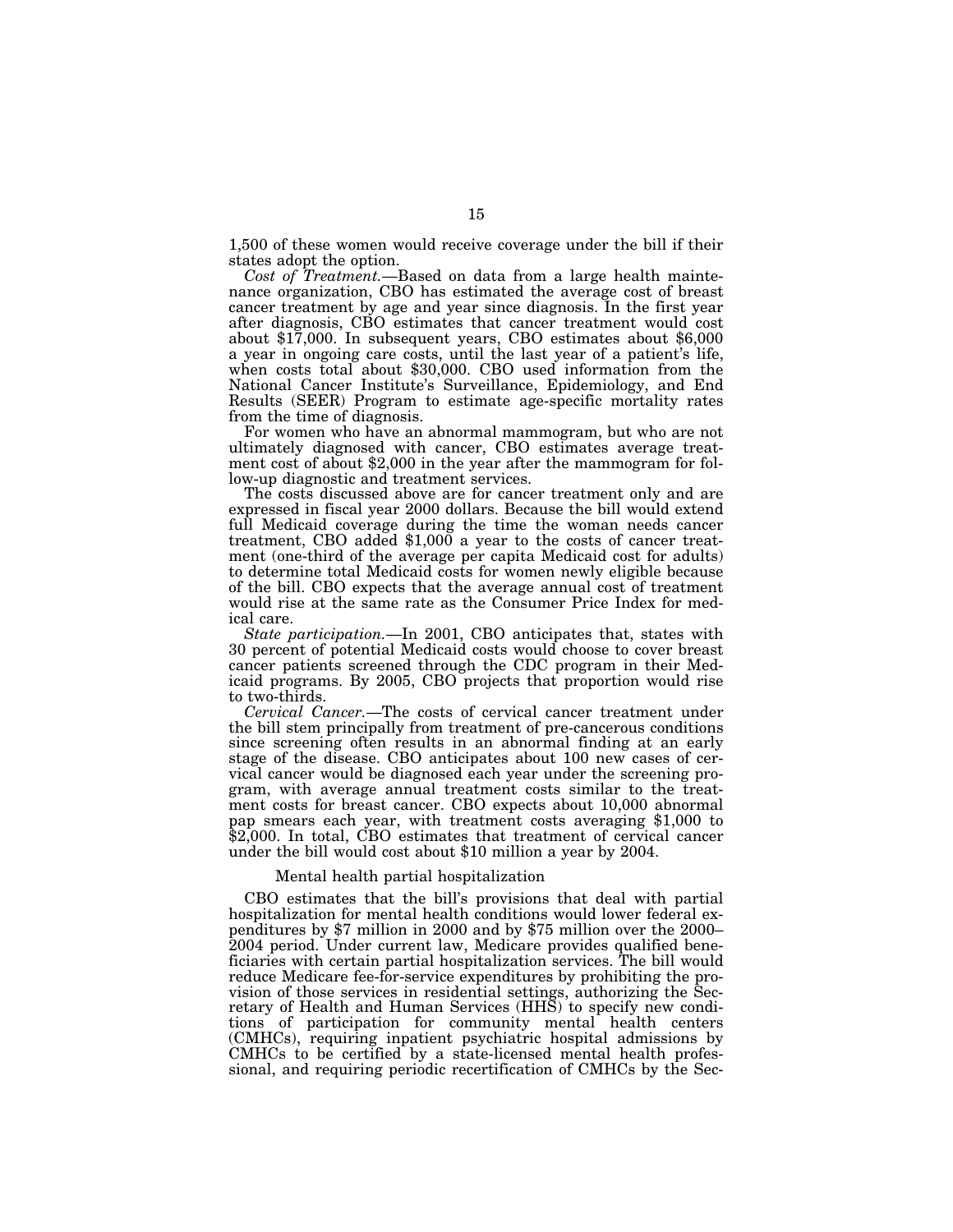retary. The bill would result in lower payments to Medicare+Choice plan because, under current law, capitation payments are based on fee-for-service spending. It also would reduce receipts from Medicare Part B premiums. Because Medicaid pays the Medicare Part B premiums for low-income beneficiaries, the bill would result in a small reduction in Medicaid expenditures.

#### Surveillance of HPV

H.R. 1070 would require the CDC to study the prevalence of HPV, the impact of HPV on individuals, and awareness of HPV; develop and disseminate educational materials related to HPV; and report to the Congress on further steps needed to prevent future HPV infections. The bill also would require HHS, as well as its contractors and grantees, to state the effectiveness of condoms in preventing HPV and other sexually transmitted diseases in all informational materials related to condoms that are made available to the public. CBO estimates that implementing these provisions would cost \$43 million over the 2000–2004 period. This estimate assumes that the necessary amount would be appropriated for each fiscal year and that outlays would follow historical spending rates for similar activities.

#### Condom labeling

H.R. 1070 also would require that manufacturers of condoms change the labeling of condoms to state that condoms do not effectively prevent transmission of HPV and that the virus can cause cervical cancer in women. The provision would apply to condoms manufactured after the expiration of a 180-day period following the date of enactment. If manufacturers fail to comply, their products would be deemed misbranded and subject to administrative actions by the Food and Drug Administration.

CBO expects that all manufacturers would comply with this requirement; therefore, there would be no additional cost to the Federal Government to enforce compliance. Assuming full compliance, CBO estimates that there would be no increase in revenues arising from civil penalties that could be assessed on noncompliant manufacturers.

#### *Pay-as-you-go considerations*

The Balanced Budget and Emergency Deficit Control Act sets up pay-as-you-go procedures for legislation affecting direct spending or receipts. The net changes in outlays and governmental receipts that are subject to pay-as-you-go procedures are shown in the following table. For the purposes of enforcing pay-as-you-go procedures, only the effects in the budget year and the succeeding four years are counted.

|  | By fiscal year, in millions of dollars- |      |      |      |      |                |      |      |      |      |
|--|-----------------------------------------|------|------|------|------|----------------|------|------|------|------|
|  | 2000                                    | 2001 | 2002 | 2003 | 2004 | 2005           | 2006 | 2007 | 2008 | 2009 |
|  | $-7$                                    | q    | 43   | 68   | 92   | 125            | 149  | 177  | 204  | 238  |
|  |                                         |      |      |      |      | not applicable |      |      |      |      |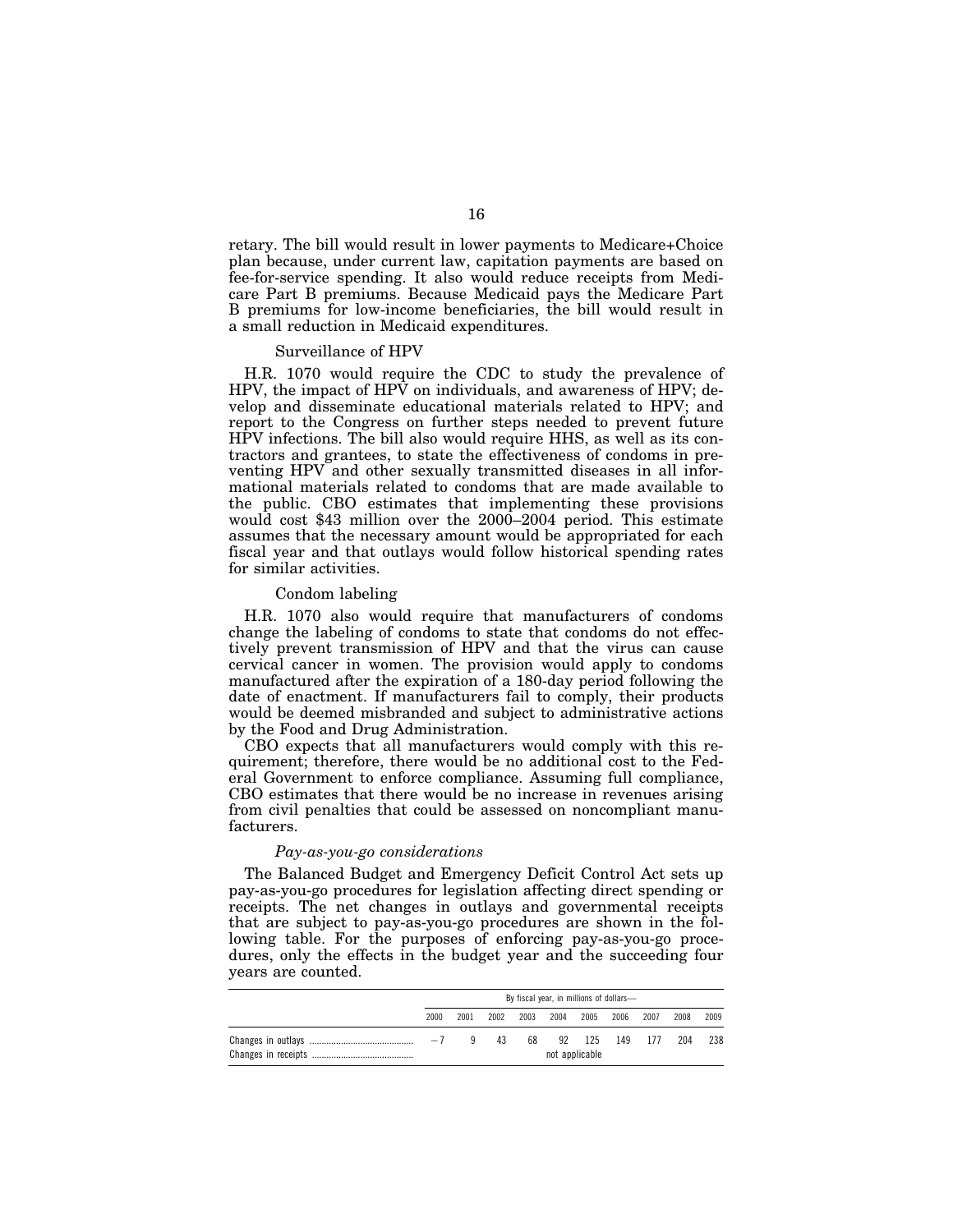#### *Estimated impact on state, local, and tribal governments*

H.R. 1070 contains no intergovernmental mandates as defined in the Unfunded Mandates Reform Act (UMRA). A new coverage option in the bill would allow states to increase spending in their Medicaid programs for the treatment of breast and cervical cancer. CBO estimates that the state portion of Medicaid expenditures for this optional coverage would total \$93 million over the 2000–2004 period.

State spending for the treatment of breast and cervical cancer among women who would otherwise be ineligible for Medicaid would qualify for at least a \$3 federal match for every \$4 in state spending. Some states may already be covering this type of treatment in state-funded public health programs. In those cases, the federal matching funds would allow states to increase their overall level of spending for existing programs or to redirect a portion of their current spending to screening or other state programs.

#### *Estimated impact on the private sector*

H.R. 1070 would impose a mandate upon condom manufacturers and distributors that operate in the U.S. market. The bill would require such companies to meet new labeling requirements that would state that condoms do not effectively prevent the transmission of HPV and that such a virus can cause cervical cancer. The mandate would require companies to incur a largely one-time cost for modifying their labels. CBO estimates that the costs associated with the mandate would fall well below the \$100 million threshold established in UMRA.

Estimate prepared by: Federal costs: Dorothy Rosenbaum (Medicaid), Michael Birnbaum (Medicare and CDC), Julia Christensen (Food and Drug Administration); impact on State, local, and tribal governments: Leo Lex; impact on the Private Sector: Rekha Ramesh.

Estimate approved by: Robert A. Sunshine, Assistant Director for Budget Analysis.

# FEDERAL MANDATES STATEMENT

The Committee adopts as its own the estimate of Federal mandates prepared by the Director of the Congressional Budget Office pursuant to section 423 of the Unfunded Mandates Reform Act.

#### ADVISORY COMMITTEE STATEMENT

No advisory committees within the meaning of section 5(b) of the Federal Advisory Committee Act were created by this legislation.

#### CONSTITUTIONAL AUTHORITY STATEMENT

Pursuant to clause 3(d)(1) of rule XIII of the Rules of the House of Representatives, the Committee finds that the Constitutional authority for this legislation is provided in Article I, section 8, clause 3, which grants Congress the power to regulate commerce with foreign nations, among the several States, and with the Indian tribes.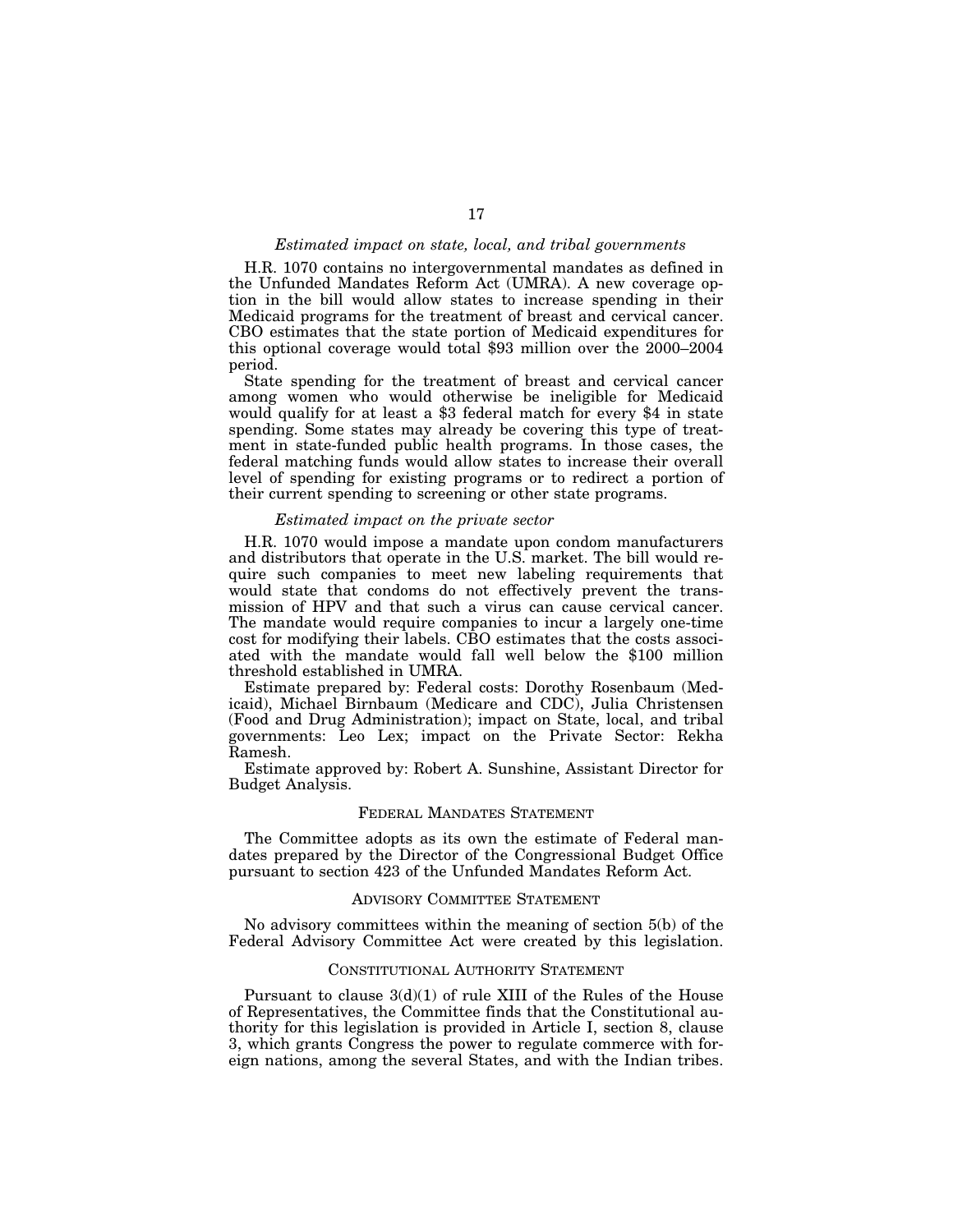#### APPLICABILITY TO LEGISLATIVE BRANCH

The Committee finds that the legislation does not relate to the terms and conditions of employment or access to public services or accommodations within the meaning of section  $10\dot{2}(b)(3)$  of the Congressional Accountability Act.

#### SECTION-BY-SECTION ANALYSIS OF THE LEGISLATION

#### *Section 1. Short title*

Section 1 establishes the short title of the bill as the ''Breast and Cervical Cancer Prevention and Treatment Act of 1999.''

## *Section 2. Optional Medicaid coverage of certain breast or cervical cancer patients*

Section 2 provides for an optional Medicaid benefit for women under the age of 65 who have been screened for breast and cervical cancer under the Centers for Disease Control and Prevention Breast and Cervical Cancer Early Detection Program, and who need treatment for breast or cervical cancer. Such women must not be otherwise covered under creditable coverage for purposes of the Medicaid program. Benefits for medical assistance are limited to medical assistance provided during the period in which a woman requires treatment for breast or cervical cancer.

Section 2 also adds a new section 1920B to the Social Security Act defining presumptive eligibility for medical assistance under a State Medicaid plan for certain women diagnosed with breast or cervical cancer. The term of presumptive eligibility begins with the date on which a Medicaid eligible entity determines that a woman qualifies for the medical assistance benefit for women with breast or cervical cancer as described in Section 1902(aa) of the Social Security Act. The term of presumptive eligibility ends with the earlier of either the day of a woman's determination of eligibility for Medicaid services, or, in the case where a woman does not file an application for Medicaid, the last day of the month following the month during which the woman was found to be qualified for medical services under this section.

If a qualified entity determines that a woman is presumptively eligible for medical assistance under a State Medicaid plan the entity shall notify the State Medicaid agency of such determination within 5 working days, and inform the individual that an application for medical assistance must be made before the last day of the month following the month of the initial determination. The Secretary may issue regulations defining ''qualified entities'' for purposes of determining the eligibility of women who have been screened for breast and cervical cancer and who need treatment for breast or cervical cancer. In addition, States are free to limit the classes of entities that may become qualified entities, subject to the Secretary's regulations.

The bill requires that the State Medicaid agency shall provide application forms and information on assistance for eligible women to complete and file application forms. This section also provides for an enhanced match by the Federal government for medical assistance payments to States under the Medicaid program for individuals who are eligible for such assistance on the basis of eligi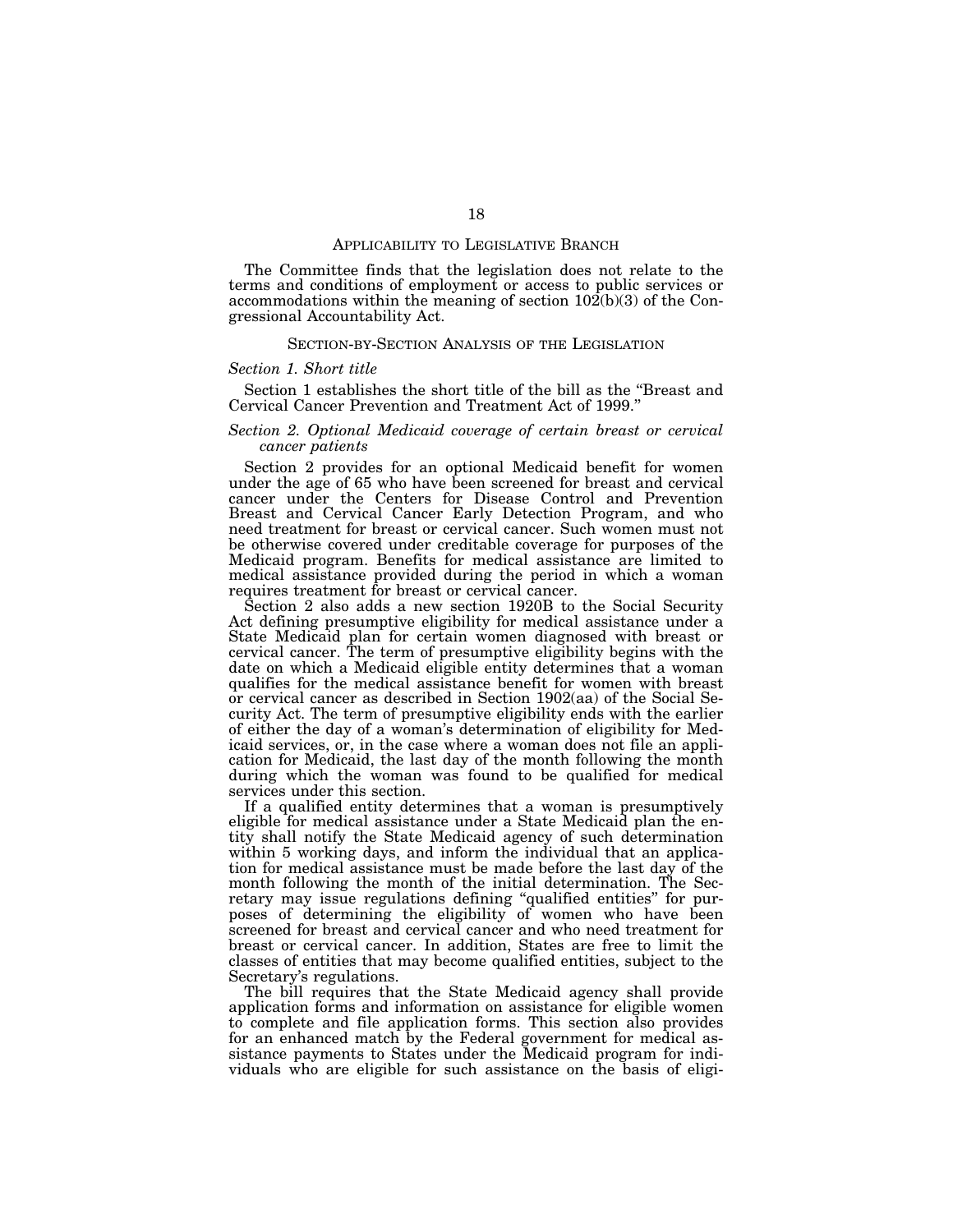bility under this section for treatment of breast or cervical cancer. The amendments made by this section shall apply to medical assistance furnished on or after October 1, 2000, without regard to whether final regulations to carry our such amendments have been promulgated by such date.

## *Section 3. Human papillomavirus; activities of Centers for Disease Control and Prevention*

Section 3 amends part B of title III of the Public Health Service Act (PHSA) (42 U.S.C. 243 et seq.) to establish a new section for the surveillance and research of human papillomavirus.

Section 317H(a) permits the Secretary to enter into cooperative agreements with States and other entities to conduct sentinel surveillance or other special studies that would determine the prevalence of specific types of HPV. The Secretary is required to develop and analyze the data from the surveillance system and make a progress report to Congress.

Section 317H(b) allows the Secretary to conduct prevention research on HPV through the Director of the Centers for Disease Control and Prevention. The Secretary is required to make a progress report to Congress and develop a final proposal. The report must outline the further steps needed to make HPV a reportable disease and the best strategies to prevent future infections.

Section 317H(c) mandates that the Secretary require the Department of Health and Human Services (HHS) and all contractors, grantees, and sub-grantees of HHS to specifically state the effectiveness or lack of effectiveness of condoms in preventing the transmission of HPV, herpes, and other sexually transmitted diseases in all informational materials related to condoms or sexually transmitted diseases that are made available to the public.

#### *Section 4. Labeling of condoms with respect to human papillomavirus*

Section 4 amends section 502 of the Federal Food, Drug, and Cosmetic Act (21 U.S.C. 352) by adding a new section for the labeling of condoms. A condom shall be deemed to be misbranded unless its label and labeling bear information providing that condoms do not effectively prevent the transmission of the human papillomavirus and that such virus can cause cervical cancer.

Section 5. Mental health partial hospitalization services

Section 5 establishes new definitions and requirements for partial hospitalization services and community mental health centers.

Section 5(a) amends section 1861(ff)(2) of the Social Security Act  $(42 \text{ U.S.C. } 1395x\text{ (ff)}\text{ (2)})$  to exclude from the definition of "partial hospitalization services'' items and services that are provided in a skilled nursing facility, residential treatment facility, or other residential setting.

Section  $5(b)$  establishes new definitions and requirements for community mental health centers furnishing services under the Medicare program.

Section  $5(b)(1)$  amends section  $1861(f)(3)(B)$  of the Social Security Act  $(42 \text{ U.S.C. } 1395x\text{ (ff)}\text{ (3)}\text{ (B)})$  to define the term "community mental health center'' to include an entity that provides the mental health services described in section  $1913(c)(1)$  of the Public Health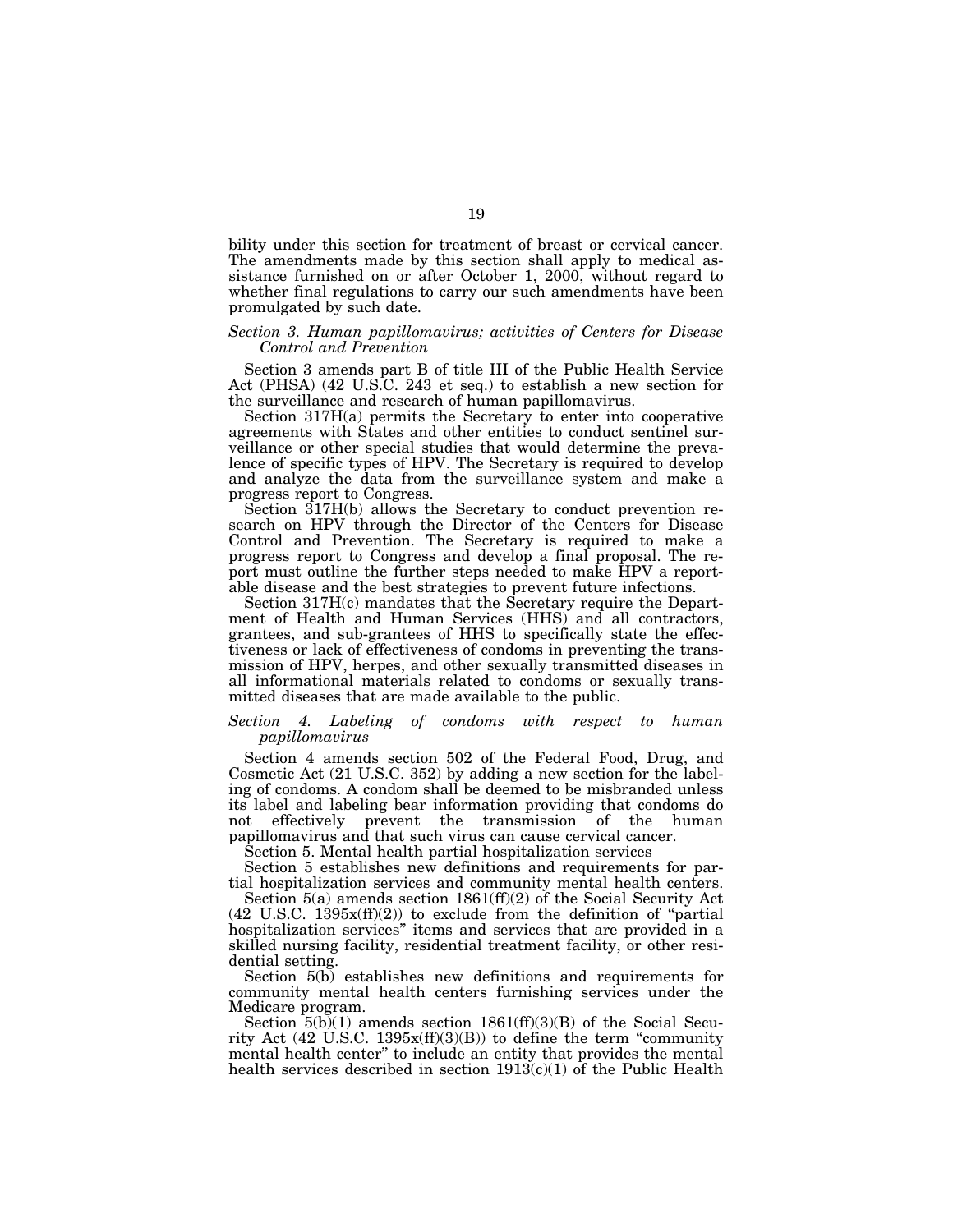Service Act  $(42 \text{ U.S.C. } 300x-2(c)(1))$  or in the case of an entity operating in a State that by law precludes the entity from providing a service described in such section, provides the service by contract with an approved organization or entity.

Section  $\bar{5}$ (b)(2) amends section 1913(c)(1)(E) of the Public Health Service Act  $(42 \text{ U.S.C. } 300x-2(c)(1)(E))$  to require community mental health centers to determine the clinical appropriateness of admissions to inpatient psychiatric hospitals by engaging a full-time mental health professional who is licensed or certified to make such a determination by the State involved.

Section  $5(c)$  amends section  $1835(a)(2)(F)(ii)$  of the Social Security Act (42 U.S.C. 1395n(a)(2)(F)(ii)) to permit the periodic review of individualized, written plans for furnishing partial hospitalization services to occur at a reasonable rate.

Section 5(d) requires that the Secretary provide for the periodic recertification of each community mental health center that furnishes partial hospitalization services for which payment is made under title XVIII of the Social Security Act.

Section 5(e) requires that the Secretary promulgate regulations for national coverage policies for partial hospitalization services furnished under title XVIII of the Social Security Act using a negotiated rulemaking process within one year after the enactment of the bill.

# *Section 6. Sense of Committee on Commerce to fully pay for additional expenditures before passage by the House of Representatives*

Section 6 expresses the sense of the Committee on Commerce that the additional net expenditures resulting from the enactment of the Act should be fully offset in an appropriate manner before the bill is passed by the House of Representatives.

CHANGES IN EXISTING LAW MADE BY THE BILL, AS REPORTED

In compliance with clause 3(e) of rule XIII of the Rules of the House of Representatives, changes in existing law made by the bill, as reported, are shown as follows (existing law proposed to be omitted is enclosed in black brackets, new matter is printed in italic, existing law in which no change is proposed is shown in roman):

# **SOCIAL SECURITY ACT** \* \* \* \* \* \* \*

# TITLE XVIII—HEALTH INSURANCE FOR THE AGED AND DISABLED

\* \* \* \* \* \* \*

PART B—SUPPLEMENTARY MEDICAL INSURANCE BENEFITS FOR THE AGED AND DISABLED

\* \* \* \* \* \* \*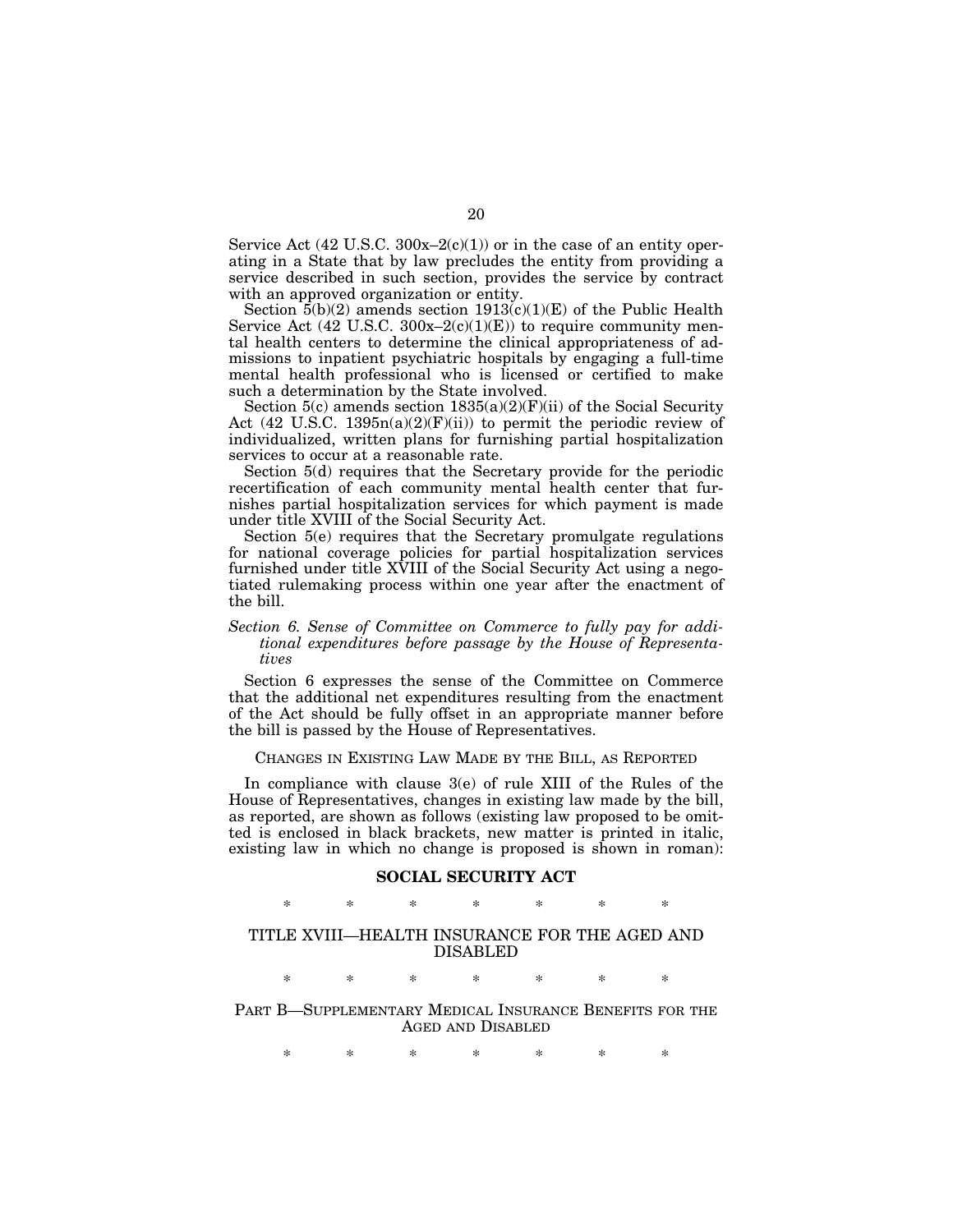#### PROCEDURE FOR PAYMENT OF CLAIMS OF PROVIDERS OF SERVICES

SEC. 1835. (a) Except as provided in subsections (b), (c), and (e), payment for services described in section  $1832(a)(2)$  furnished an individual may be made only to providers of services which are eligible therefor under section  $1866(a)$ , and only if—

 $(1)$  \*

(2) a physician certifies (and recertifies, where such services are furnished over a period of time, in such cases, with such frequency, and accompanied by such supporting material, appropriate to the case involved, as may be provided by regulations) that—

 $(A) * * * *$ 

\* \* \* \* \* \* \*

(F) in the case of partial hospitalization services, (i) the individual would require inpatient psychiatric care in the absence of such services, (ii) an individualized, written plan for furnishing such services has been established by a physician and is reviewed periodically *at a reasonable rate (as determined by the Secretary)* by a physician, and (iii) such services are or were furnished while the individual is or was under the care of a physician.

\* \* \* \* \* \* \*

#### PART D—MISCELLANEOUS PROVISIONS

#### DEFINITIONS OF SERVICES, INSTITUTIONS, ETC.

#### SEC. 1861. For purposes of this title—

#### Spell of Illness

(a) \* \* \*

\* \* \* \* \* \* \*

#### Partial Hospitalization Services

 $(ff)(1)$  \* \* \*

(2) The items and services described in this paragraph are—  $(A) * * *$ 

\* \* \* \* \* \* \*

(I) such other items and services as the Secretary may provide (but in no event to include meals and transportation);

that are reasonable and necessary for the diagnosis or active treatment of the individual's condition, reasonably expected to improve or maintain the individual's condition and functional level and to prevent relapse or hospitalization, [and] furnished pursuant to such guidelines relating to frequency and duration of services as the Secretary shall by regulation establish (taking into account accepted norms of medical practice and the reasonable expectation of patient improvement)*, and furnished other than in a skilled nursing facility, residential treatment facility or other residential setting (as determined by the Secretary)*.

\* \* \* \* \* \* \*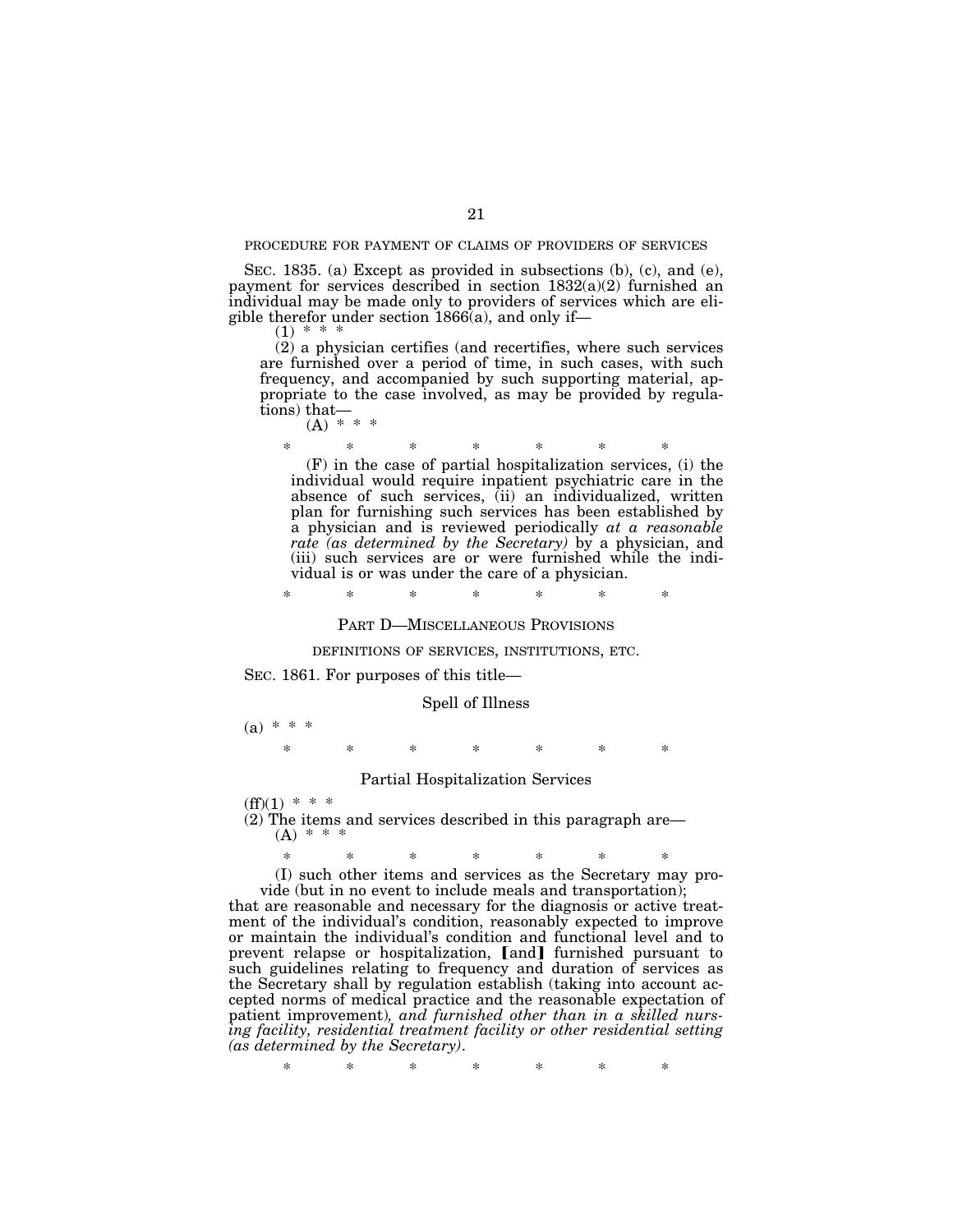$(3)(A)$  \* \* \*

(B) For purposes of subparagraph (A), the term ''community mental health center" means an *Lentity*-

 $(i)$  providing the services described in section 1916(c)(4) of the Public Health Service Act; and

ø(ii) meeting applicable licensing or certification requirements for community mental health centers in the State in which it is located.

*entity that—*

*(i)(I) provides the mental health services described in section 1913(c)(1) of the Public Health Service Act; or*

*(II) in the case of an entity operating in a State that by law precludes the entity from providing a service described in such section itself, provides for such service by contract with an approved organization or entity (as determined by the Secretary);*

*(ii) meets applicable licensing or certification requirements for community mental health centers in the State in which it is located; and*

*(iii) meets such additional conditions as the Secretary shall specify to ensure (I) the health and safety of individuals being furnished such services, (II) the effective and efficient furnishing of such services, and (III) the compliance of such entity with the criteria described in such section.*

## TITLE XIX—GRANTS TO STATES FOR MEDICAL ASSISTANCE PROGRAMS

\* \* \* \* \* \* \*

\* \* \* \* \* \* \*

# STATE PLANS FOR MEDICAL ASSISTANCE

SEC. 1902. (a) A State plan for medical assistance must—  $(1) * *$ 

\* \* \* \* \* \* \* (10) provide—

(A) for making medical assistance available, including at least the care and services listed in paragraphs (1) through  $(5)$ ,  $(17)$  and  $(21)$  of section 1905 $(a)$ , to

 $(i) * * *$ 

(ii) at the option of the State, to any group or groups of individuals described in section 1905(a) (or, in the case of individuals described in section 1905(a)(i), to any reasonable categories of such individuals) who are not individuals described in clause (i) of this subparagraph but—  $(I)$  \* \* \*

\* \* \* \* \* \* \* (XIII) who are in families whose income is less than 250 percent of the income official poverty line (as defined by the Office of Management and Budget, and revised annually in accordance with section 673(2) of the Omnibus Budget Reconciliation Act of 1981) applicable to a family of the size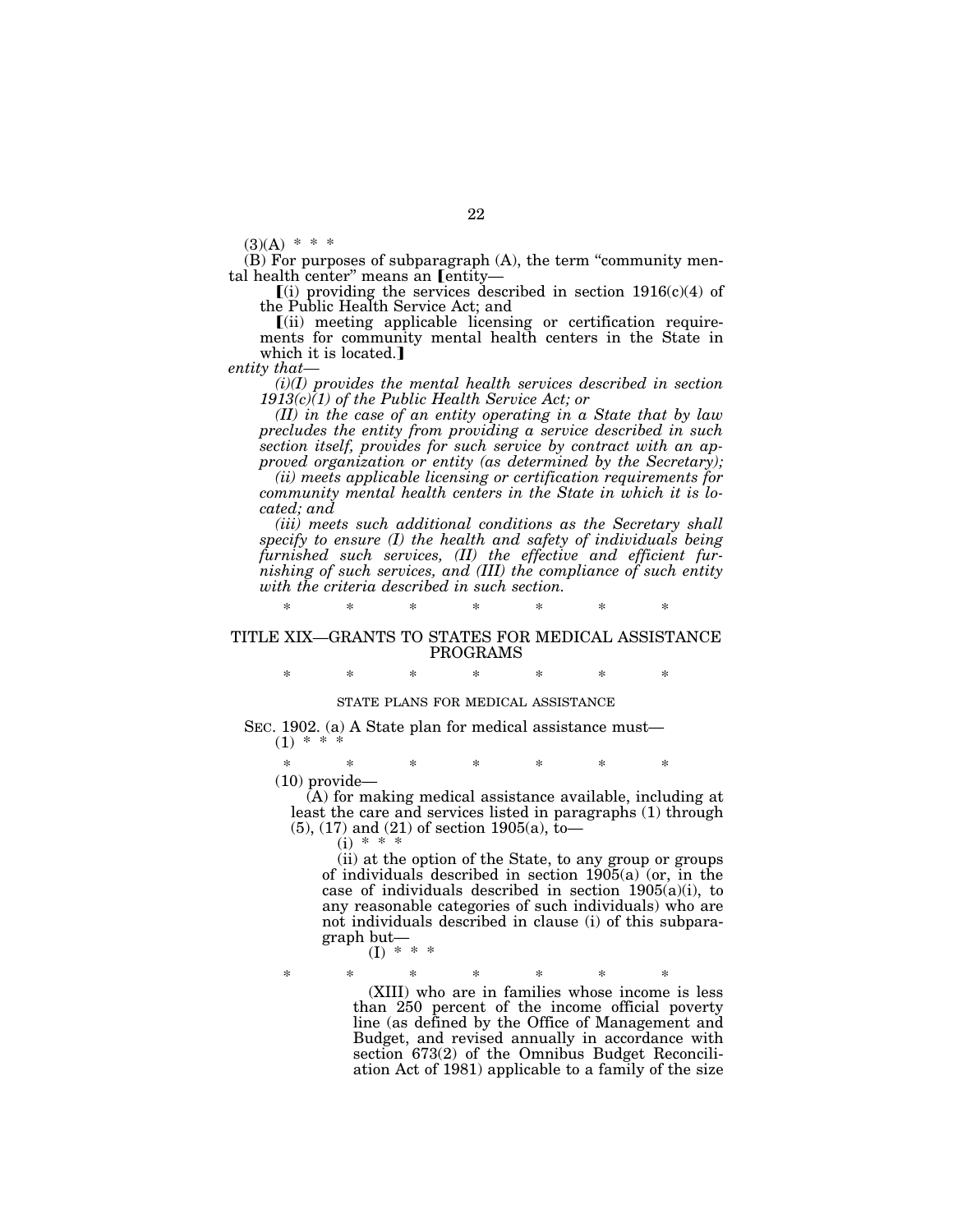involved, and who but for earnings in excess of the limit established under section  $1905(q)(2)(B)$ , would be considered to be receiving supplemental security income (subject, notwithstanding section 1916, to payment of premiums or other cost-sharing charges (set on a sliding scale based on income) that the State may determine); [or]

(XIV) who are optional targeted low-income children described in section 1905(u)(2)(C); *or*

*(XV) who are described in subsection (aa) (relating to certain breast or cervical cancer patients);*

\* \* \* \* \* \* \* (F) at the option of a State, for making medical assistance available for COBRA premiums (as defined in subsection  $(u)(2)$ ) for qualified COBRA continuation beneficiaries described in section  $1902(u)(1)$ ;

except that (I) the making available of the services described in paragraph  $(4)$ ,  $(14)$ , or  $(16)$  of section 1905(a) to individuals meeting the age requirements prescribed therein shall not, by reason of this paragraph (10), require the making available of any such services, or the making available of such services of the same amount, duration, and scope, to individuals of any other ages, (II) the making available of supplementary medical insurance benefits under part B of title XVIII to individuals eligible therefor (either pursuant to an agreement entered into under section 1843 or by reason of the payment of premiums under such title by the State agency on behalf of such individuals), or provision for meeting part or all of the cost of deductibles, cost sharing, or similar charges under part B of title XVIII for individuals eligible for benefits under such part, shall not, by reason of this paragraph (10), require the making available of any such benefits, or the making available of services of the same amount, duration, and scope, to any other individuals, (III) the making available of medical assistance equal in amount, duration, and scope to the medical assistance made available to individuals described in clause (A) to any classification of individuals approved by the Secretary with respect to whom there is being paid, or who are eligible, or would be eligible if they were not in a medical institution, to have paid with respect to them, a State supplementary payment shall not, by reason of this paragraph  $(10)$ , require the making available of any such assistance, or the making available of such assistance of the same amount, duration, and scope, to any other individuals not described in clause (A), (IV) the imposition of a deductible, cost sharing, or similar charge for any item or service furnished to an individual not eligible for the exemption under section  $1916(a)(2)$  or  $(b)(2)$  shall not require the imposition of a deductible, cost sharing, or similar charge for the same item or service furnished to an individual who is eligible for such exemption, (V) the making available to pregnant women covered under the plan of services relating to pregnancy (including prenatal, delivery, and postpartum services) or to any other condition which may complicate pregnancy shall not, by reason of this paragraph (10), require the making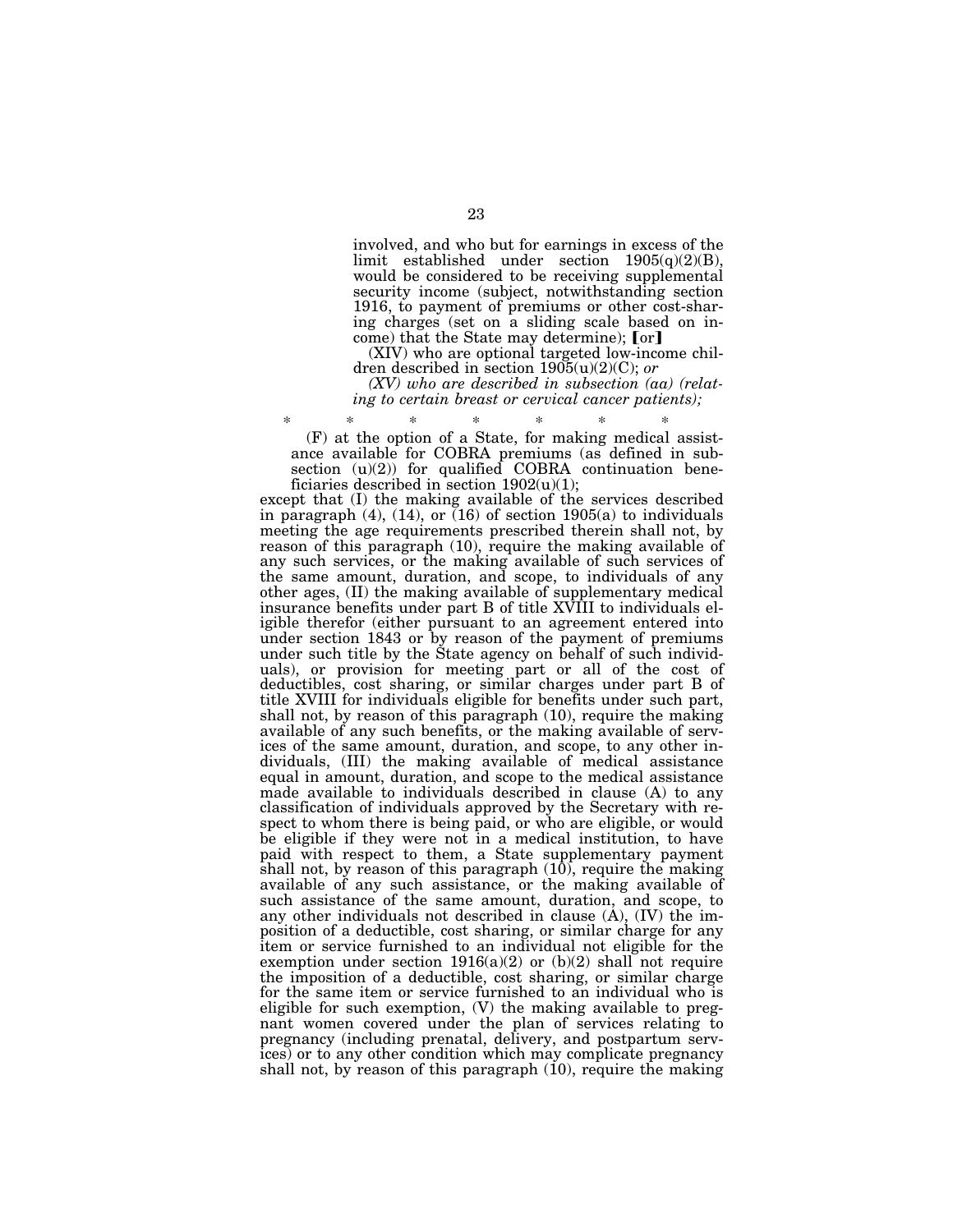available of such services, or the making available of such services of the same amount, duration, and scope, to any other individuals, provided such services are made available (in the same amount, duration, and scope) to all pregnant women covered under the State plan, (VI) with respect to the making available of medical assistance for hospice care to terminally ill individuals who have made a voluntary election described in section  $1905$ (o) to receive hospice care instead of medical assistance for certain other services, such assistance may not be made available in an amount, duration, or scope less than that provided under title XVIII, and the making available of such assistance shall not, by reason of this paragraph (10), require the making available of medical assistance for hospice care to other individuals or the making available of medical assistance for services waived by such terminally ill individuals, (VII) the medical assistance made available to an individual described in subsection  $(l)(1)(A)$  who is eligible for medical assistance only because of subparagraph  $(A)(i)(IV)$  or  $(A)(ii)(IX)$  shall be limited to medical assistance for services related to pregnancy (including prenatal, delivery, postpartum, and family planning services) and to other conditions which may complicate pregnancy, (VIII) the medical assistance made available to a qualified medicare beneficiary described in section  $1905(p)(1)$  who is only entitled to medical assistance because the individual is such a beneficiary shall be limited to medical assistance for medicare cost-sharing (described in section  $1905(p)(3)$ ), subject to the provisions of subsection  $(n)$  and section 1916 $(b)$ ,  $(IX)$  the making available of respiratory care services in accordance with subsection (e)(9) shall not, by reason of this paragraph (10), require the making available of such services, or the making available of such services of the same amount, duration, and scope, to any individuals not included under subsection  $(e)(9)(A)$ , provided such services are made available (in the same amount, duration, and scope) to all individuals described in such subsection,  $(X)$  if the plan provides for any fixed durational limit on medical assistance for inpatient hospital services (whether or not such a limit varies by medical condition or diagnosis), the plan must establish exceptions to such a limit for medically necessary inpatient hospital services furnished with respect to individuals under one year of age in a hospital defined under the State plan, pursuant to section  $192\overline{3}(a)(1)(A)$ , as a disproportionate share hospital and subparagraph (B) (relating to comparability) shall not be construed as requiring such an exception for other individuals, services, or hospitals, (XI) the making available of medical assistance to cover the costs of premiums, deductibles, coinsurance, and other cost-sharing obligations for certain individuals for private health coverage as described in section 1906 shall not, by reason of paragraph (10), require the making available of any such benefits or the making available of services of the same amount, duration, and scope of such private coverage to any other individuals, (XII) the medical assistance made available to an individual described in subsection  $(u)(1)$  who is eligible for medical assistance only because of subparagraph  $(F)$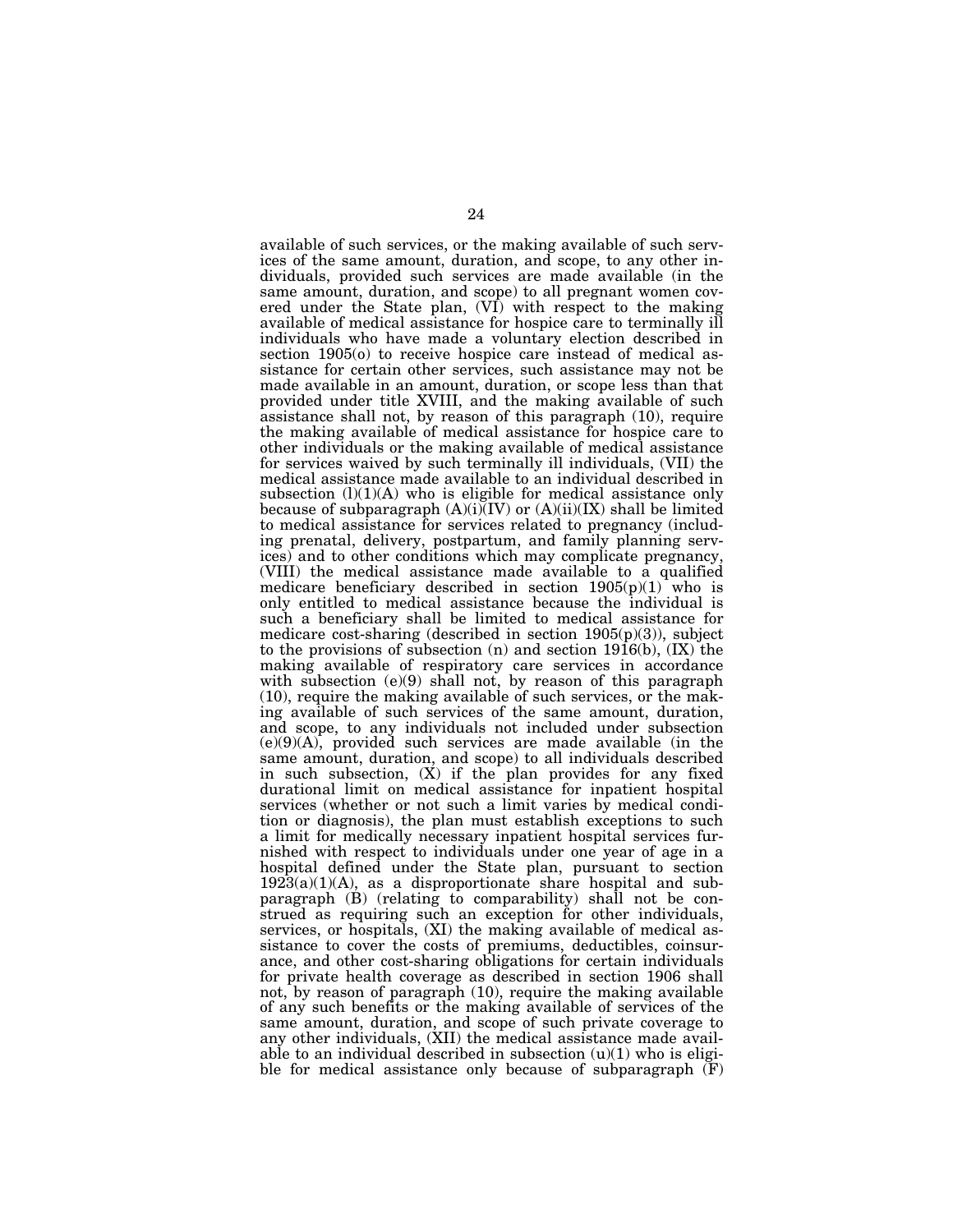shall be limited to medical assistance for COBRA continuation premiums (as defined in subsection  $(u)(2)$ ), [and] (XIII) the medical assistance made available to an individual described in subsection  $(z)(1)$  who is eligible for medical assistance only because of subparagraph  $(A)(ii)(XII)$  shall be limited to medical assistance for TB-related services (described in subsection (z)(2))*, and (XIV) the medical assistance made available to an individual described in subsection (aa) who is eligible for medical assistance only because of subparagraph (A)(10)(ii)(XV) shall be limited to medical assistance provided during the period in which such an individual requires treatment for breast or cervical cancer*;

\* \* \* \* \* \* \*

(47) at the option of the State, provide for making ambulatory prenatal care available to pregnant women during a presumptive eligibility period in accordance with section 1920 and provide for making medical assistance for items and services described in subsection (a) of section 1920A available to children during a presumptive eligibility period in accordance with such section *and provide for making medical assistance available to individuals described in subsection (a) of section 1920B during a presumptive eligibility period in accordance with such section*;

# \* \* \* \* \* \* \*

*(aa) Individuals described in this paragraph are individuals who—*

(1) are not described in subsection  $(a)(10)(A)(i)$ ;

*(2) have not attained age 65;*

*(3) have been screened for breast and cervical cancer under the Centers for Disease Control and Prevention breast and cervical cancer early detection program established under title XV of the Public Health Service Act (42 U.S.C. 300k et seq.) in accordance with the requirements of section 1504 of that Act (42 U.S.C. 300n) and need treatment for breast or cervical cancer; and*

*(4) are not otherwise covered under creditable coverage, as defined in section 2701(c) of the Public Health Service Act (45 U.S.C. 300gg(c)).*

#### PAYMENT TO STATES

| SEC. 1903. (a) $* * *$ |   |   |        |        |   |        |   |  |  |
|------------------------|---|---|--------|--------|---|--------|---|--|--|
|                        | ∗ | ∗ | $\ast$ | ∗      | ∗ | $\ast$ | ∗ |  |  |
| $(u)(1)(A)$ * * *      |   |   |        |        |   |        |   |  |  |
|                        | ∗ | ∗ | ∗      | ∗      | ∗ | ∗      | ∗ |  |  |
| $(D)(i)$ * * *         |   |   |        |        |   |        |   |  |  |
|                        | ∗ | ∗ | *      | $\ast$ | ∗ | $\ast$ | ∗ |  |  |

(v) In determining the amount of erroneous excess payments, there shall not be included any erroneous payments made for ambulatory prenatal care provided during a presumptive eligibility period (as defined in section  $1920(b)(1)$ ) for for, *for* items and services described in subsection (a) of section 1920A provided to a child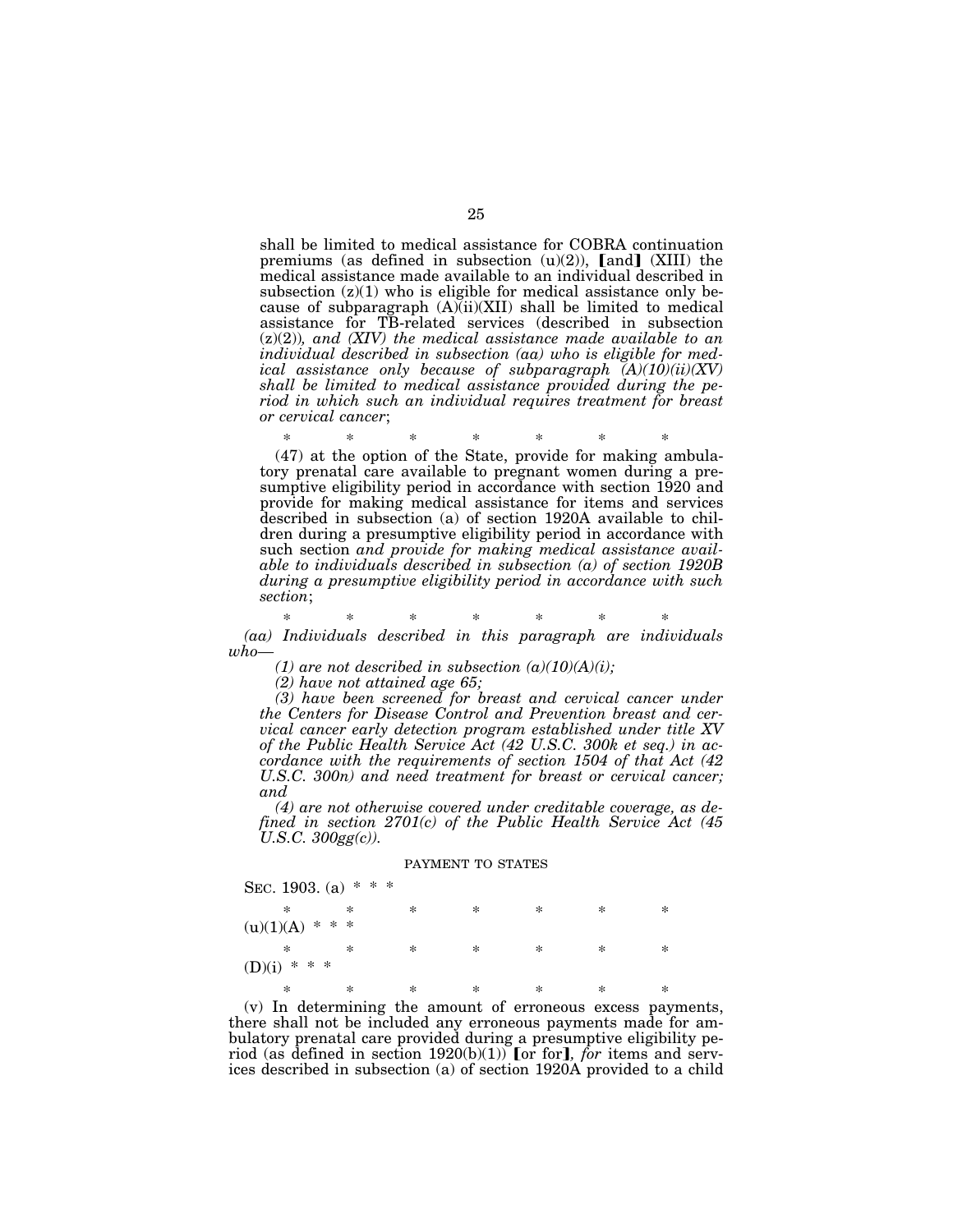during a presumptive eligibility period under such section*, or for medical assistance provided to an individual described in subsection (a) of section 1920B during a presumptive eligibility period under such section*.

\* \* \* \* \* \* \*

#### DEFINITIONS

SEC. 1905. For purposes of this title—

(a) The term ''medical assistance'' means payment of part or all of the cost of the following care and services (if provided in or after the third month before the month in which the recipient makes application for assistance or, in the case of medicare cost-sharing with respect to a qualified medicare beneficiary described in subsection  $(p)(1)$ , if provided after the month in which the individual becomes such a beneficiary) for individuals, and, with respect to physicians' or dentists' services, at the option of the State, to individuals (other than individuals with respect to whom there is being paid, or who are eligible, or would be eligible if they were not in a medical institution, to have paid with respect to them a State supplementary payment and are eligible for medical assistance equal in amount, duration, and scope to the medical assistance made available to individuals described in section  $1902(a)(10)(A)$  not receiving aid or assistance under any plan of the State approved under title I, X, XIV, or XVI, or part A of title IV, and with respect to whom supplemental security income benefits are not being paid under title XVI, who are—

(i) \* \* \*

\* \* \* \* \* \* \*

(x) individuals described in section  $1902(u)(1)$ , [or]

(xi) individuals described in section 1902(z)(1), *or*

*(xii) individuals described in section 1902(aa),*

but whose income and resources are insufficient to meet all of such cost—

(1) inpatient hospital services (other than services in an institution for mental diseases);

\* \* \* \* \* \* \* (b) Subject to section 1933(d), the term ''Federal medical assistance percentage'' for any State shall be 100 per centum less the State percentage; and the State percentage shall be that percentage which bears the same ratio to 45 per centum as the square of the per capita income of such State bears to the square of the per capita income of the continental United States (including Alaska) and Hawaii; except that (1) the Federal medical assistance percentage shall in no case be less than 50 per centum or more than 83 per centum, $[$ , $]$  (2) the Federal medical assistance percentage for Puerto Rico, the Virgin Islands, Guam, the Northern Mariana Islands, and American Samoa shall be 50 per centum, [and] (3) for purposes of this title and title XXI, the Federal medical assistance percentage for the District of Columbia shall be 70 percent*, and (4) in the case of a State for which the Federal medical assistance percentage is otherwise less than 75 percent, it shall be equal to 75 percent with respect to medical assistance provided to individuals who*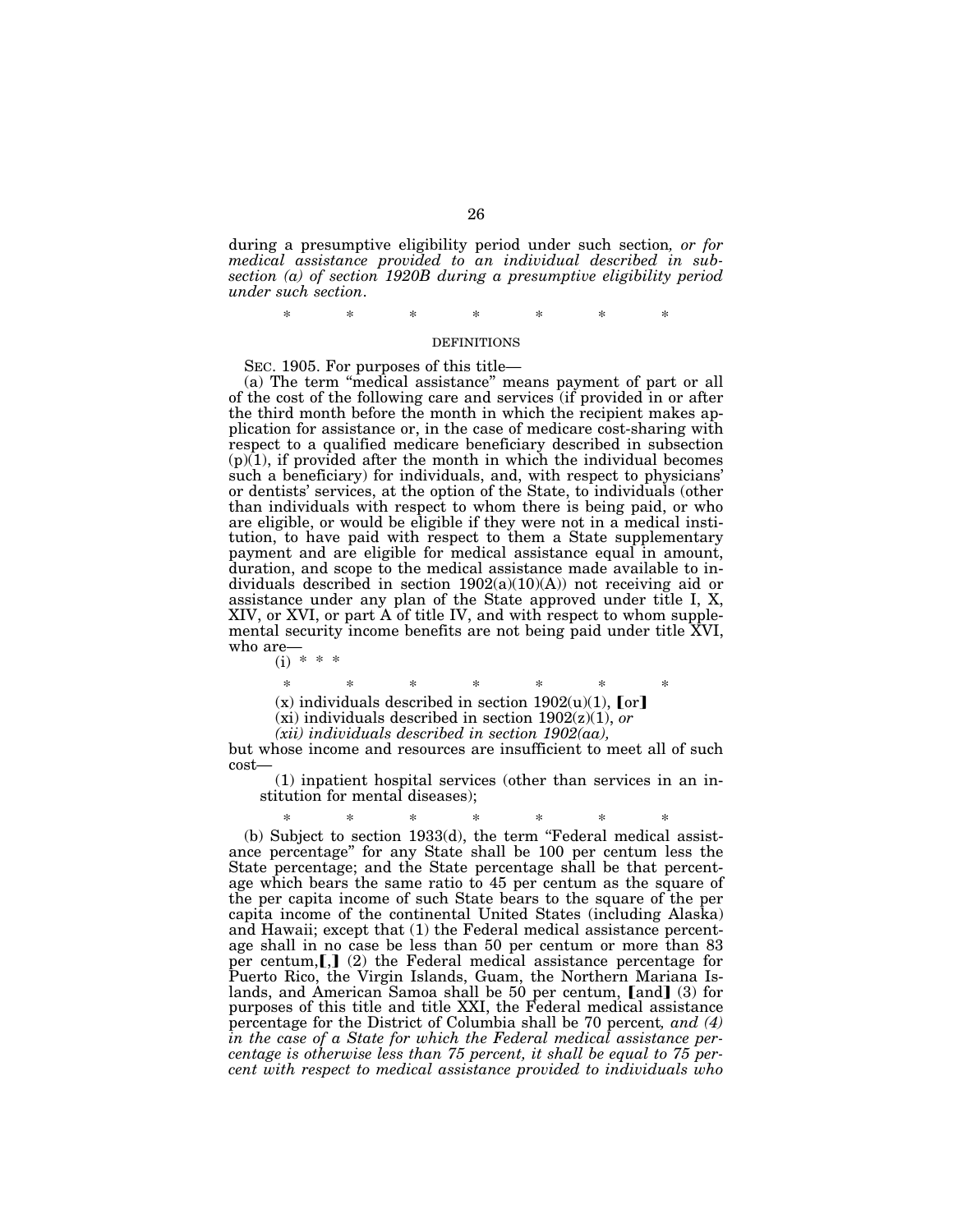*are eligible for such assistance only on the basis of section 1902(a)(10)(A)(ii)(XV)*. The Federal medical assistance percentage for any State shall be determined and promulgated in accordance with the provisions of section  $1101(a)(\overline{8})(B)$ . Notwithstanding the first sentence of this section, the Federal medical assistance percentage shall be 100 per centum with respect to amounts expended as medical assistance for services which are received through an Indian Health Service facility whether operated by the Indian Health Service or by an Indian tribe or tribal organization (as defined in section 4 of the Indian Health Care Improvement Act). Notwithstanding the first sentence of this subsection, in the case of a State plan that meets the condition described in subsection  $(u)(1)$ , with respect to expenditures described in subsection  $(u)(2)(A)$ or subsection  $(u)(3)$  for the State for a fiscal year, and that do not exceed the amount of the State's allotment under section 2104 (not taking into account reductions under section  $2104(d)(2)$  for the fiscal year reduced by the amount of any payments made under section 2105 to the State from such allotment for such fiscal year, the Federal medical assistance percentage is equal to the enhanced FMAP described in section 2105(b).

\* \* \* \* \* \* \*

# *PRESUMPTIVE ELIGIBILITY FOR CERTAIN BREAST OR CERVICAL CANCER PATIENTS*

*SEC. 1920B. (a) STATE OPTION.—A State plan approved under section 1902 may provide for making medical assistance available to an individual described in section 1902(aa) (relating to certain breast or cervical cancer patients) during a presumptive eligibility period.*

*(b) DEFINITIONS.—For purposes of this section:*

*(1) PRESUMPTIVE ELIGIBILITY PERIOD.—The term ''presumptive eligibility period'' means, with respect to an individual described in subsection (a), the period that—*

*(A) begins with the date on which a qualified entity determines, on the basis of preliminary information, that the individual is described in section 1902(aa); and*

*(B) ends with (and includes) the earlier of—*

*(i) the day on which a determination is made with respect to the eligibility of such individual for services under the State plan; or*

*(ii) in the case of such an individual who does not file an application by the last day of the month following the month during which the entity makes the determination referred to in subparagraph (A), such last day.*

*(2) QUALIFIED ENTITY.—*

*(A) IN GENERAL.—Subject to subparagraph (B), the term 'qualified entity' means any entity that—*

*(i) is eligible for payments under a State plan approved under this title; and*

*(ii) is determined by the State agency to be capable of making determinations of the type described in paragraph (1)(A).*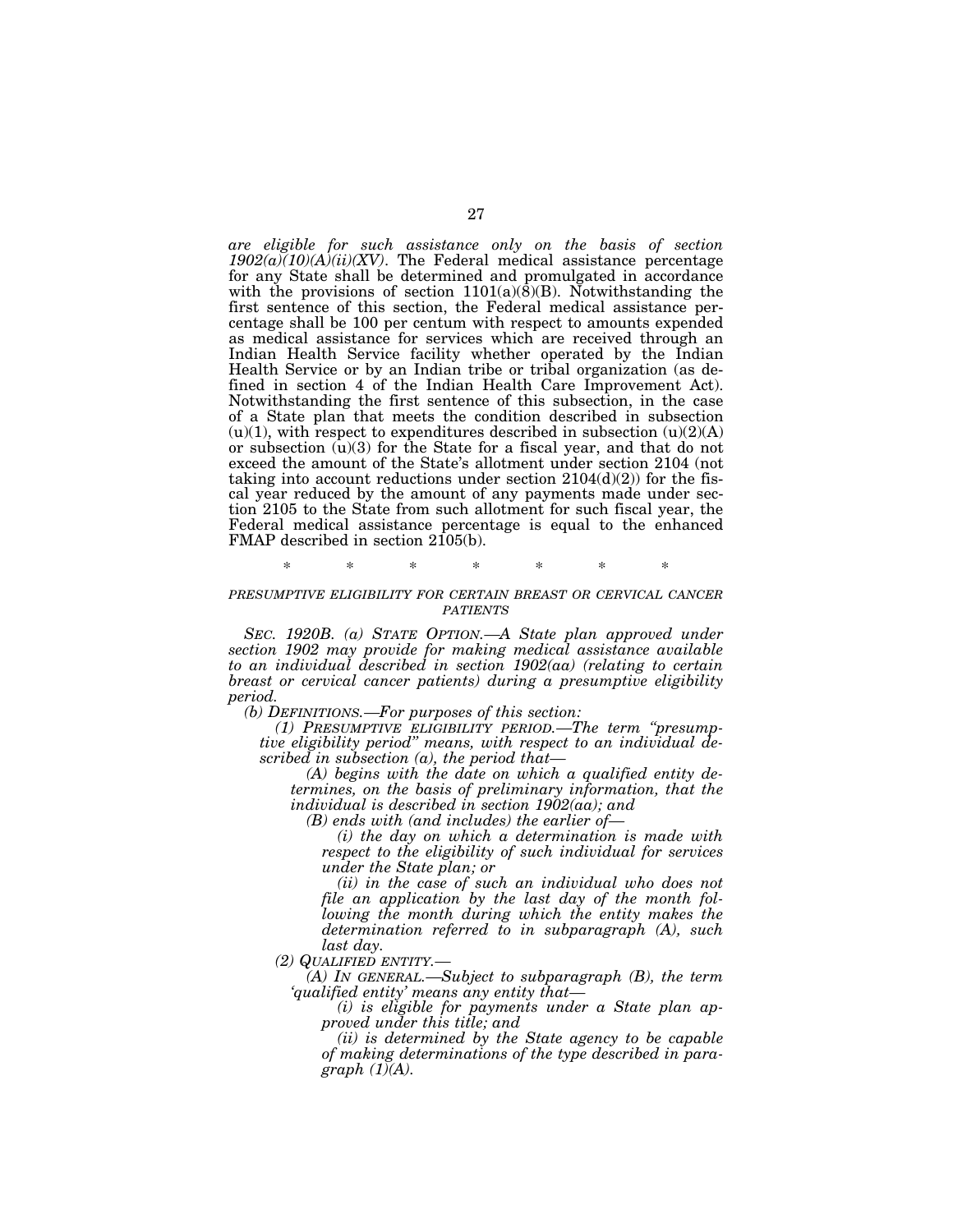*(B) REGULATIONS.—The Secretary may issue regulations further limiting those entities that may become qualified entities in order to prevent fraud and abuse and for other reasons.*

*(C) RULE OF CONSTRUCTION.—Nothing in this paragraph shall be construed as preventing a State from limiting the classes of entities that may become qualified entities, consistent with any limitations imposed under subparagraph*

*(B).*<br>*(c) ADMINISTRATION.*—

*(1) IN GENERAL.—The State agency shall provide qualified entities with—*

*(A) such forms as are necessary for an application to be made by an individual described in subsection (a) for medical assistance under the State plan; and*

*(B) information on how to assist such individuals in completing and filing such forms.*

*(2) NOTIFICATION REQUIREMENTS.—A qualified entity that determines under subsection (b)(1)(A) that an individual described in subsection (a) is presumptively eligible for medical assistance under a State plan shall—*

*(A) notify the State agency of the determination within 5 working days after the date on which determination is made; and*

*(B) inform such individual at the time the determination is made that an application for medical assistance under the State plan is required to be made by not later than the last day of the month following the month during which the determination is made.*

*(3) APPLICATION FOR MEDICAL ASSISTANCE.—In the case of an individual described in subsection (a) who is determined by a qualified entity to be presumptively eligible for medical assistance under a State plan, the individual shall apply for medical assistance under such plan by not later than the last day of the month following the month during which the determination is made.*

*(d) PAYMENT.—Notwithstanding any other provision of this title, medical assistance that—*

*(1) is furnished to an individual described in subsection (a)— (A) during a presumptive eligibility period;*

*(B) by a entity that is eligible for payments under the State plan; and*

*(2) is included in the care and services covered by the State plan;*

*shall be treated as medical assistance provided by such plan for purposes of section 1903.*

\* \* \* \* \* \* \*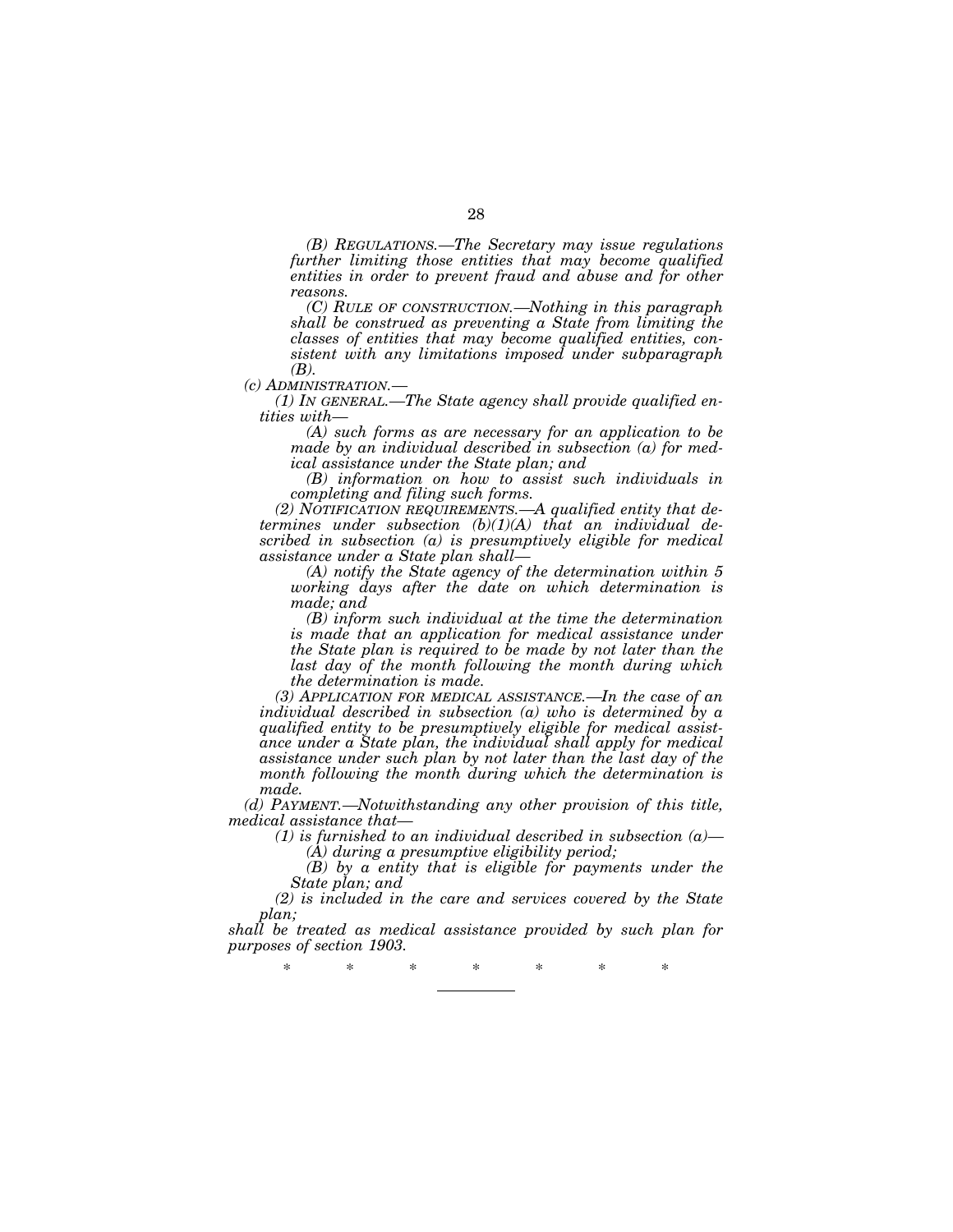# **PUBLIC HEALTH SERVICE ACT** \* \* \* \* \* \* \*

# TITLE III—GENERAL POWERS AND DUTIES OF PUBLIC HEALTH SERVICE

\* \* \* \* \* \* \*

## PART B—FEDERAL-STATE COOPERATION

\* \* \* \* \* \* \*

#### *HUMAN PAPILLOMAVIRUS*

*SEC. 317H. (a) SURVEILLANCE.— (1) IN GENERAL.—The Secretary, acting through the Director of the Centers for Disease Control and Prevention, shall—*

*(A) enter into cooperative agreements with States and other entities to conduct sentinel surveillance or other special studies that would determine the prevalence in various age groups and populations of specific types of human papillomavirus (referred to in this section as ''HPV'') in different sites in various regions of the United States, through collection of special specimens for HPV using a variety of laboratory-based testing and diagnostic tools; and*

*(B) develop and analyze data from the HPV sentinel surveillance system described in subparagraph (A).*

*(2) REPORT.—The Secretary shall make a progress report to the Congress with respect to paragraph (1) not later than one year after the effective date of this section.*

*(1) IN GENERAL.—The Secretary, acting through the Director of the Centers for Disease Control and Prevention, shall conduct prevention research on HPV, including—*

*(A) behavioral and other research on the impact of HPVrelated diagnoses on individuals;*

*(B) formative research to assist with the development of educational messages and information for the public, for patients, and for their partners about HPV;*

*(C) surveys of physician and public knowledge, attitudes, and practices about genital HPV infection; and*

*(D) upon the completion of and based on the findings under subparagraphs (A) through (C), develop and disseminate educational materials for the public and health care providers regarding HPV and its impact and prevention.*

*(2) REPORT; FINAL PROPOSAL.—The Secretary shall make a progress report to the Congress with respect to paragraph (1) not later than one year after the effective date of this section, and shall develop a final proposal not later than two years after such effective date, including a detailed summary of the significant findings and problems. The report shall outline the further steps needed to make HPV a reportable disease and the best strategies to prevent future infections.*

*(c) CONDOM EFFECTIVENESS; EDUCATION.—The Secretary shall require that the Department of Health and Human Services and all contractors, grantees, and subgrantees of such Department specifi-*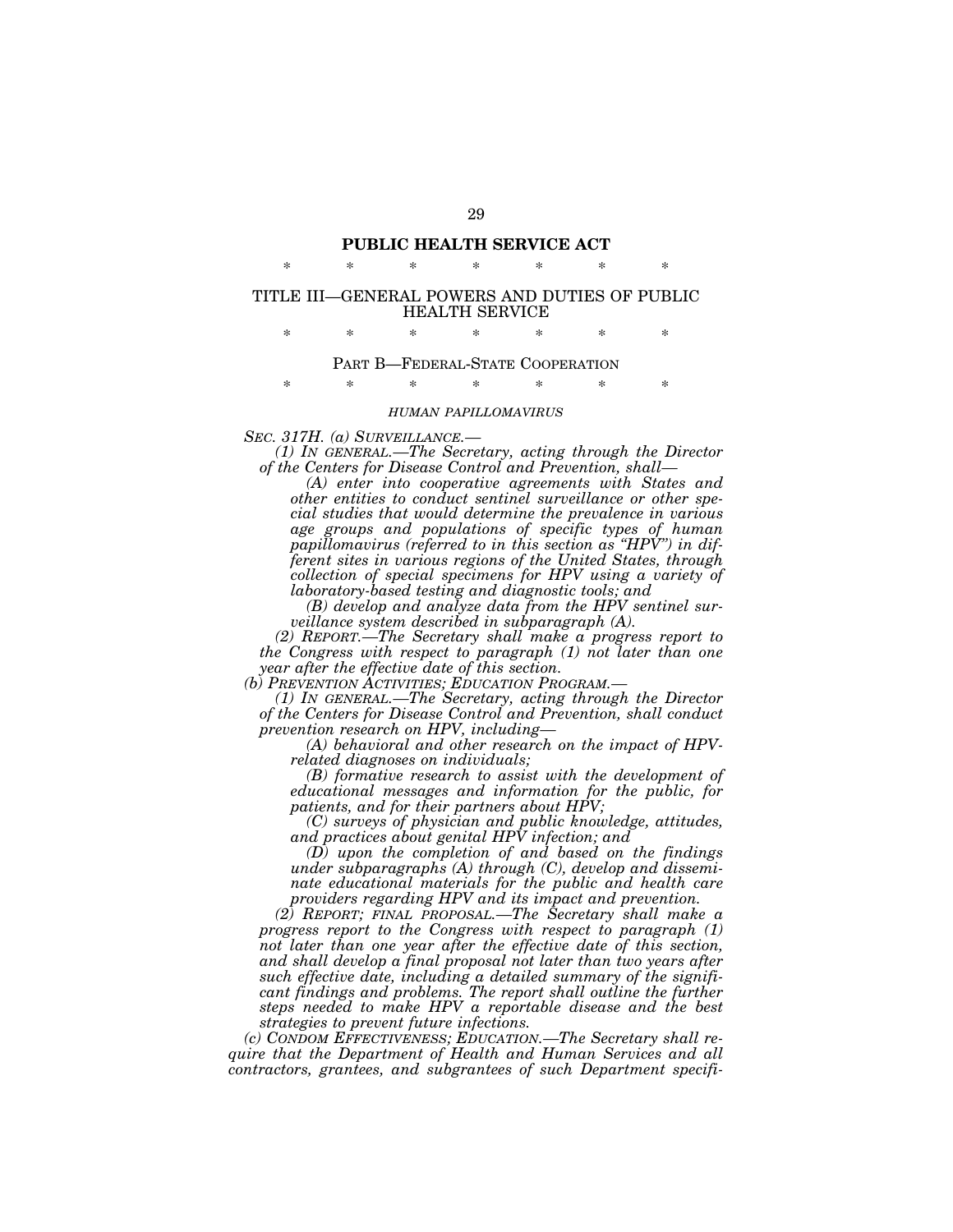*cally state the effectiveness or lack of effectiveness of condoms in preventing the transmission of HPV, herpes, and other sexually transmitted diseases in all informational materials related to condoms or sexually transmitted diseases that are made available to the public. The Secretary shall assure that such information is made available to relevant operating divisions and offices of the Department of Health and Human Services. This subsection shall be effective within 6 months of the date of its enactment.*

\* \* \* \* \* \* \*

### TITLE XIX—BLOCK GRANTS

\* \* \* \* \* \* \*

PART B—BLOCK GRANTS REGARDING MENTAL HEALTH AND SUBSTANCE ABUSE

# **Subpart I—Block Grants for Community Mental Health Services**

\* \* \* \* \* \* \*

**SEC. 1913. CERTAIN AGREEMENTS.**

 $(a) * * * *$ 

\* \* \* \* \* \* \* (c) CRITERIA FOR MENTAL HEALTH CENTERS.—The criteria referred to in subsection (b)(2) regarding community mental health centers are as follows:

(1) With respect to mental health services, the centers provide services as follows:

 $(A) * * * *$ 

\* \* \* \* \* \* \* ø(E) Screening for patients being considered for admission to State mental health facilities to determine the appropriateness of such admission.]

*(E) Determining the clinical appropriateness of admissions to inpatient psychiatric hospitals by engaging a fulltime mental health professional who is licensed or certified to make such a determination by the State involved.*

# **SECTION 502 OF THE FEDERAL FOOD, DRUG, AND COSMETIC ACT**

\* \* \* \* \* \* \*

# MISBRANDED DRUGS AND DEVICES

SEC. 502. A drug or device shall be deemed to be misbranded—  $(a) * * * *$ 

\* \* \* \* \* \* \* *(u) If it is a condom, unless its label and labeling bear information providing that condoms do not effectively prevent the trans-*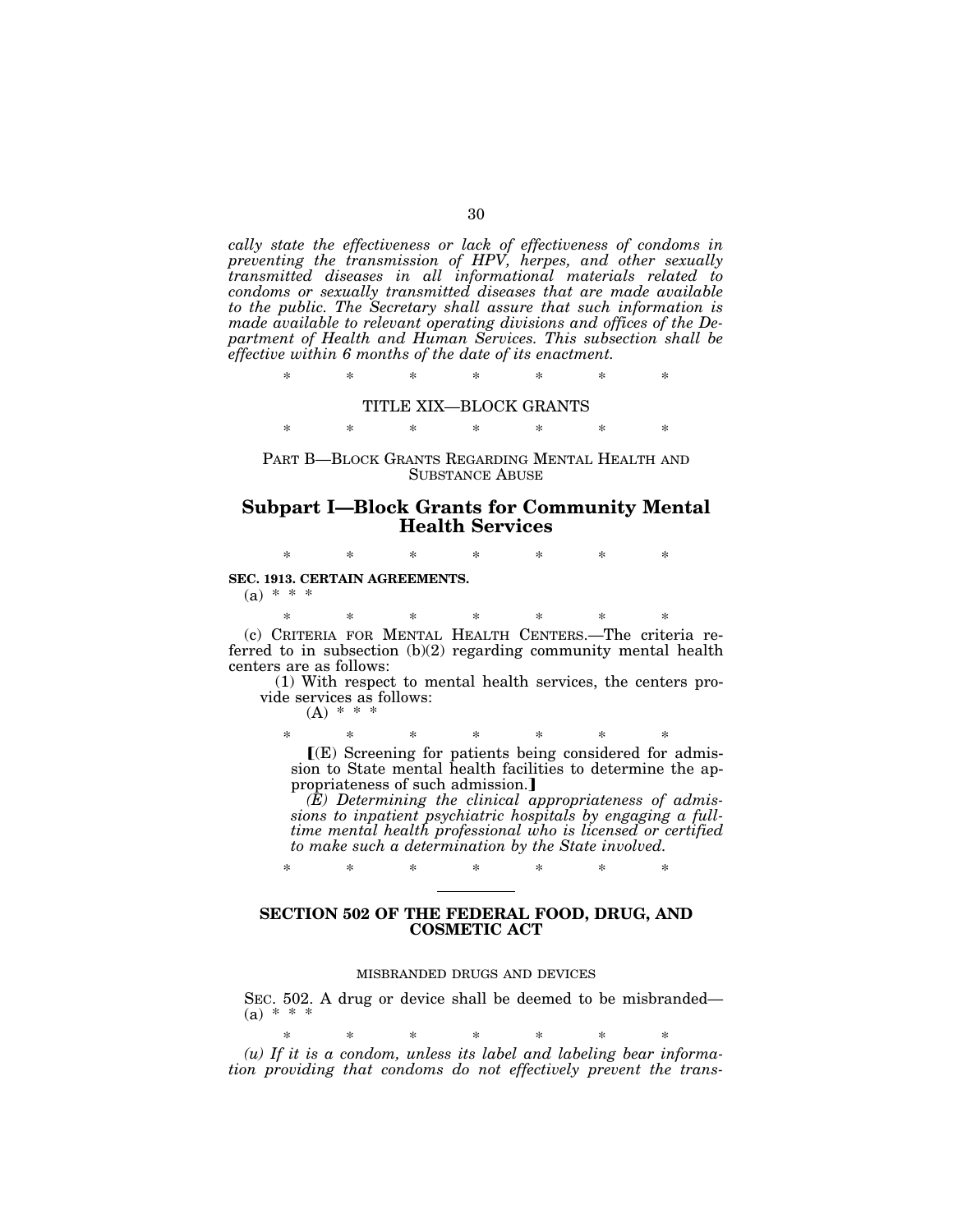*mission of the human papillomavirus and that such virus can cause cervical cancer.*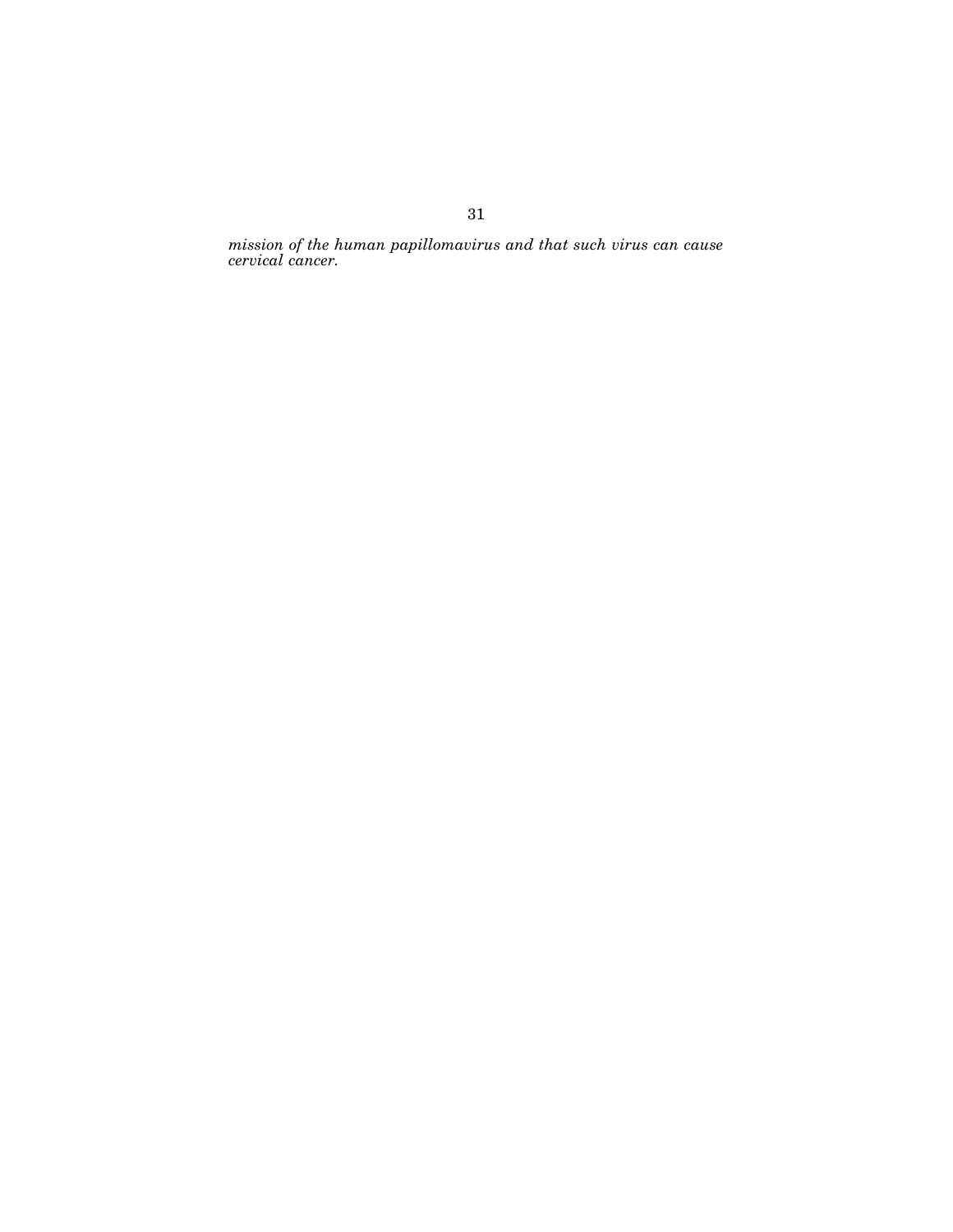# ADDITIONAL VIEWS

I strongly support H.R. 1070 because it provides essential treatment and follow-up services under Medicaid for women screened under the Breast and Cervical Cancer Screening program who are found to have cancer.

This bill is long overdue. It makes no sense to screen women and discover their cancer, and then leave them with the uncertainty of whether treatment will be available. It makes no sense to inhibit maximum State efforts to find and screen women because they fear they can not place them for treatment.

But it is sensible and humane to allow States to provide Medicaid coverage for the women with a positive cancer screen. And that is why a majority of this Committee has cosponsored this bill, and why it deserves to be enacted.

The provisions which strengthen preventive efforts regarding the human papilloma virus (HPV) deserve additional comment. The Committee shares an interest in better informing the public about HPV and about the fact that condom use does not assure that the virus will not be transmitted. But in informing people of these facts, we must be sure that we do not make them the victims of unintended consequences.

First, while no one disputes the seriousness and widespread prevalence of HPV, it is also true that only a very small proportion of those infected by the virus will develop cervical cancer. At any point in time, at least half of sexually active adults are likely to be infected with HPV, but for the vast majority of them, the virus will occur and disappear without symptoms or lasting effect.

It would be counterproductive to needlessly frighten every women with HPV into believing that she will develop cervical cancer. There is no recommended treatment for asymptomatic HPV, nor are current HPV tests appropriate for widespread screening. Learning these facts would be cold comfort to a woman with HPV under the misapprehension that it will lead for certain to cervical cancer. Instead, the most desirable and appropriate outcome of educating American women about HPV should be to increase their understanding of the vital importance of Pap smear screening. Public health messages about HPV should emphasize all of the important risk factors for cervical cancer, including smoking, immunosuppression and the failure to obtain Pap smears.

Second, there is also a risk of unintentionally confusing the public about when condoms do or do not work. Condoms are unquestionably an important means of preventing the transmission of human immunodeficiency virus (HIV) and other sexually-transmitted diseases (STDs). But there is a danger that stressing a message about when condoms do not prevent the transmission of an STD may reduce their use in situations where they do, thereby increasing the transmission of STDs other than HPV.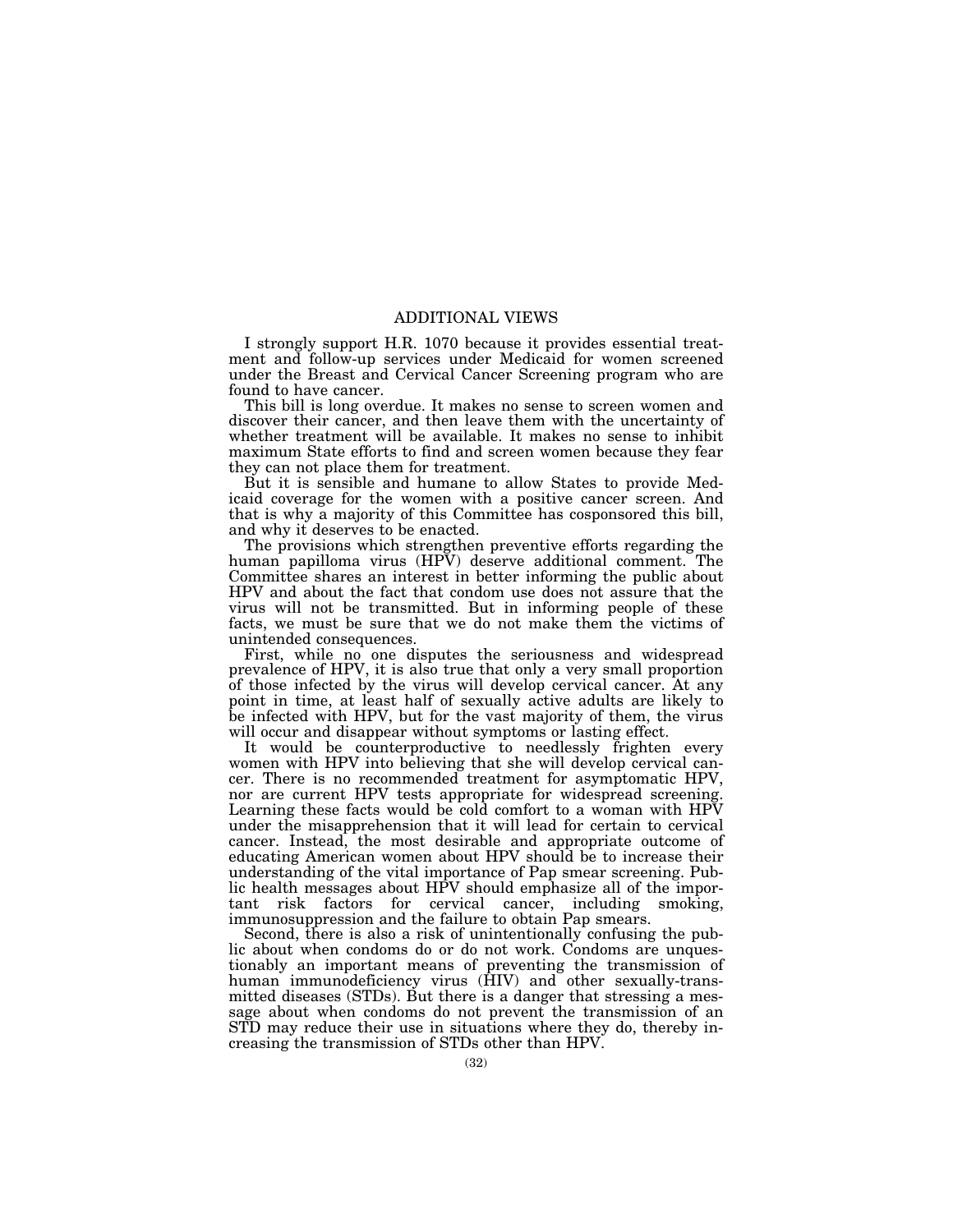I also am concerned that mandating HPV information on condom labels, labeling and advertising can result in so much information on such a small package that it ultimately reduces the effectiveness of any warnings or other information. Similarly, I fear that a blanket requirement on all contractors, grantees, and subcontractors of the Department that all information materials relating to STDs or condom effectiveness must contain information on the effectiveness or lack of effectiveness in preventing the transmission of HPV, herpes and other STDs, could ultimately hinder effective education or targeting of information that could be more effective if keyed to a single message.

Finally, I question the lack of authorized funding for the CDC to undertake all of these efforts. It would be counterproductive indeed to effectively reduce the already inadequate funding for the agency's STD program by adding new responsibilities without corresponding resources.

HENRY A. WAXMAN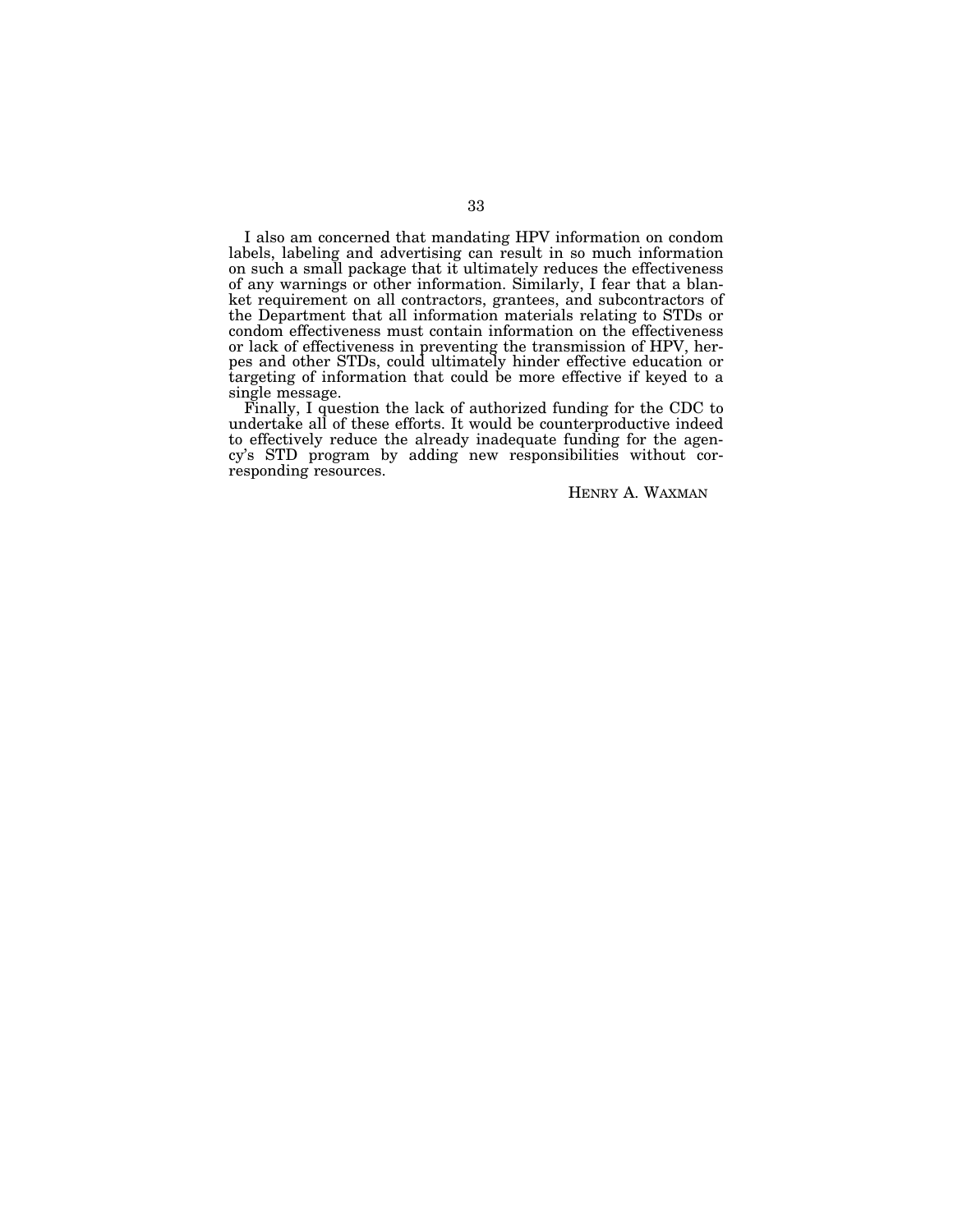# ADDITIONAL VIEWS

In 1990, the Congress authorized the Breast and Cervical Cancer Mortality Prevention Act. (P.L. 101–354; 42 U.S.C. 300k et seq.). This Act, which originated in the Committee on Energy and Commerce, directed the Centers for Disease Control and Prevention (CDC) to establish a program that screens low-income, uninsured women for breast and cervical cancer. Currently, the National Breast and Cervical Cancer Early Detection Program (NBCCEDP) operates in all 50 states, 5 U.S. territories, and through 15 Native American organizations. As a condition of receiving federal funding from CDC to conduct the screening program, the states must agree to provide treatment to women who are diagnosed with cancer.

Since this program was enacted, the problems of providing federal funds for screening but not for treatment have become more evident. The treatment that these women receive is often uncoordinated and incomplete. States are experiencing difficulties in identifying resources to provide treatment. H.R. 1070 is a response to the need for a secure, comprehensive system of care for women who are screened and diagnosed through this program. This bill would give states the option to enroll these women in Medicaid. They would then be eligible for all the items and services that the state Medicaid program provides during the duration of their cancer treatment.

H.R. 1070 unquestionably enjoys broad bipartisan support. The bill has 272 cosponsors, and it was reported unanimously out of the Commerce Committee by a voice vote on October 28, 1999.

# THE NEED FOR H.R. 1070

Witnesses at the July 21, 1999 Subcommittee on Health and Environment hearing on  $\text{H.R.}$  1070 illustrated the need for this legislation. The picture that emerged was one of women making dozens of unsuccessful contacts with the health care system and waiting months for free care that may or may not come through, all the while dealing with the fear and anguish that accompanies a cancer diagnosis. The fact that states agree to provide these women with treatment is no guarantee that the care will be affordable. Many women with low-paying jobs and few resources end up with medical bills in excess of \$20,000. Carolyn Tapp from the Women of Color Breast Cancer Survivors Support Project in Los Angeles summarized the current system of care for women who are diagnosed through the CDC's program:

For these breast cancer patients there is really no system of care—and the care they do receive is partial and very often inadequate. Treatment services are difficult to find; increasingly physicians have not been willing to provide their services for free or for little charge. The women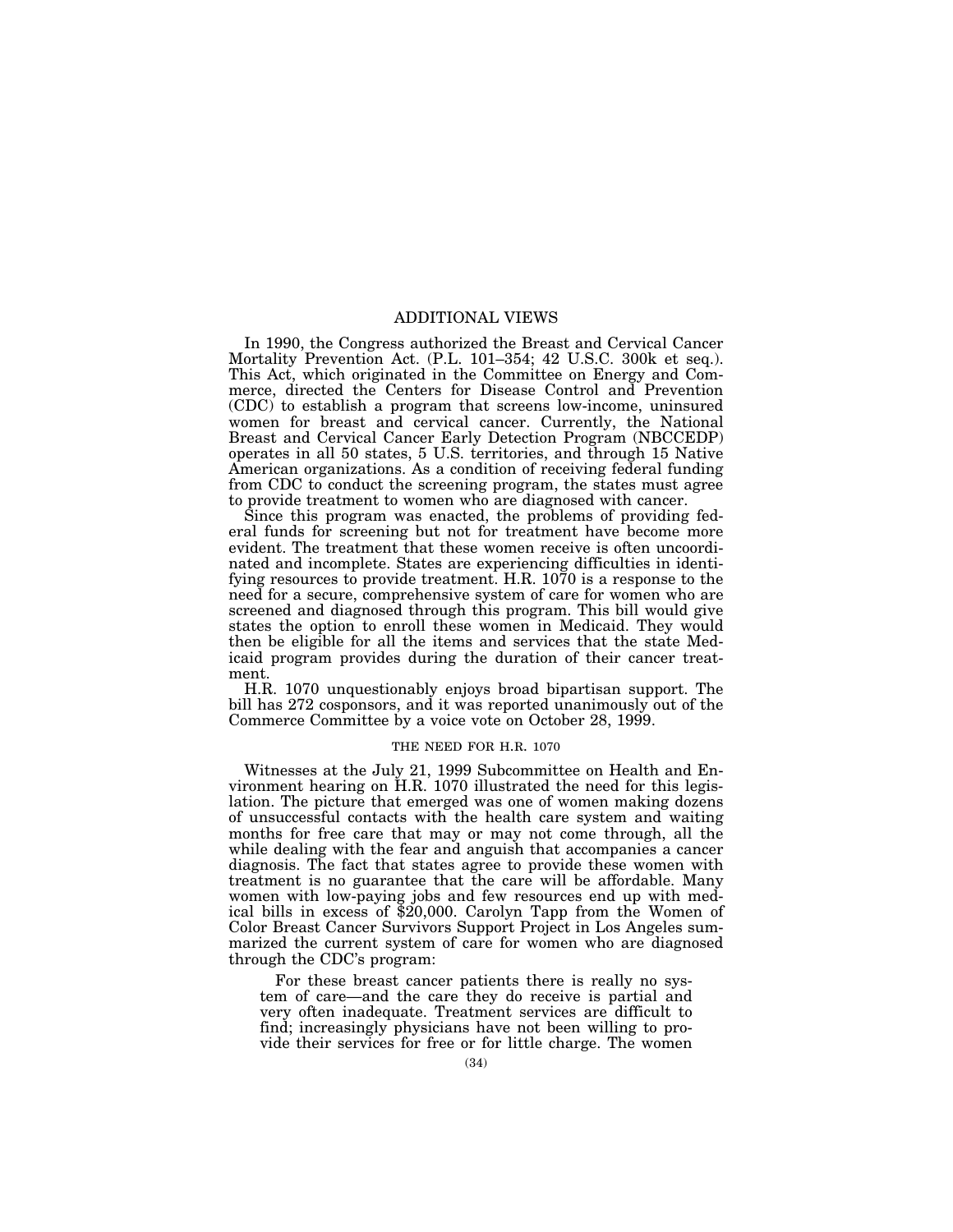we see often have to wait for care, or wait to see if they qualify for [Medicaid]. Most often they end up at public health facilities or end up with medical bills in the thousands of dollars that they will never be able to pay. (Testimony of Ms. Carolyn Tapp, President, Women of Color Breast Cancer Survivors Support Project, Subcommittee on Health and Environment Hearing on H.R. 1070, July 21, 1999.)

One statistic that has often been misinterpreted is the CDC's report that 92% of the women diagnosed through the program initiate treatment within eight days. This statistic has been cited as an indication that H.R. 1070 is not necessary. However, Dr. Nancy Lee of the CDC clarified at a hearing that the information this statistic provides is limited. "Initiating treatment" may only mean that a woman has had one appointment with a physician. CDC has no information on whether these women complete treatment for breast cancer, or even finish the first round of services. This statistic does not provide any indication as to the coordination of services these women receive, or the quality of that care. (Dr. Nancy Lee, Centers for Disease Control and Prevention, Subcommittee on Health and Environment Hearing on H.R. 1070, July 21, 1999, hearing record.)

Several witnesses also mentioned that when these women do receive care, they may select a course of treatment against the recommendation of their physicians because they fear the extra costs of the recommended procedure. Ms. Fran Visco, President of the National Breast Cancer Coalition, spoke on National Public Radio about the horrible choices that uninsured women are forced to make: "We are told that many women who are diagnosed through this program choose to have a mastectomy when they could, in fact, have a lumpectomy. But with the lumpectomy, you must have radiation, the treatment is more expensive, it takes longer so that women will choose to lose their breast because they can't afford anything beyond surgery.'' (Fran Visco, National Public Radio's Morning Edition, November 10, 1999.)

Although surgical procedures are difficult enough for uninsured women to obtain, items such as drugs and durable medical equipment can be nearly impossible to find at low cost. Consequently, many women go without the necessary services that accompany breast cancer surgery. Ms. Carolyn Tapp stated that the women in her group often borrow Tamoxifen from each other, as the price of this medication makes it unaffordable. Many uninsured women cannot afford breast protheses, either, and some in Ms. Tapp's group use water balloons instead. (Ms. Carolyn Tapp, President, Women of Color Breast Cancer Survivors Support Project, Subcommittee on Health and Environment Hearing on H.R. 1070, July 21, 1999, written record.) Reconstructive surgery is almost never an option. Dr. Stanley Klausner, a surgeon who has worked with the CDC program in Long Island since 1995, testified that he has never been able to obtain surgical reconstruction for one of his patients. (Testimony of Dr. Stanley Klauser, Subcommittee on Health and Environment Hearing on H.R. 1070, July 21, 1999.)

In his work with the CDC screening program in Long Island, one of Dr. Klausner's tasks is to identify local physicians and other pro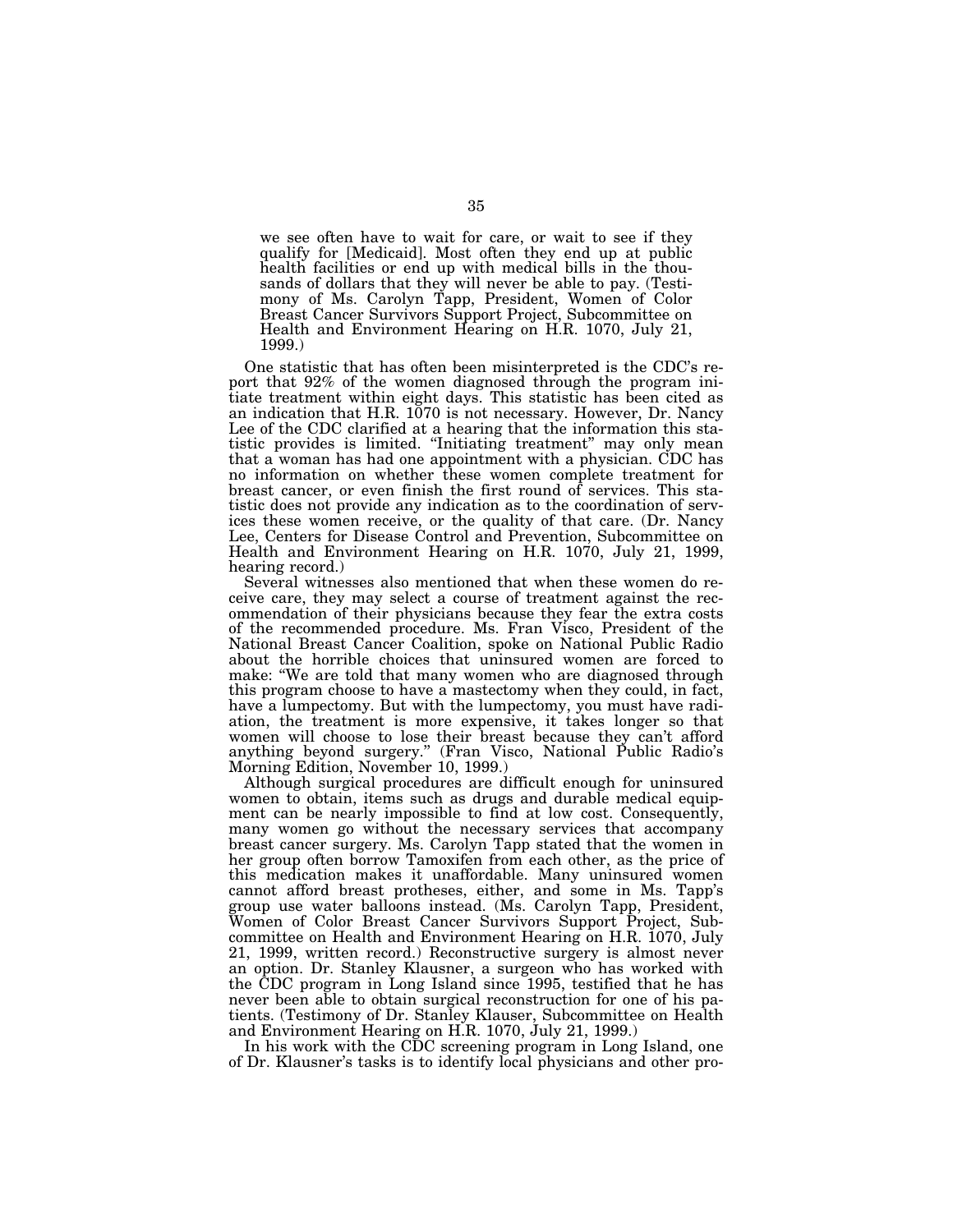viders who can offer low-cost or free services to women diagnosed with cancer. Dr. Klausner stated that over the years, this task has become more difficult as the changing health care system has forced providers to become more cost-conscious:

Over the years that my breast program has been in effect, a disturbing trend has been emerging. With the advent and penetration of managed care, physicians are faced with new challenges. They must see higher volumes [of patients] in order to maintain an acceptable bottom line. The "free services" they render to the working poor are straining their ability to adapt and is making the breast program more difficult to implement. (Testimony of Dr. Stanley Klauser, Subcommittee on Health and Environment Hearing on H.R. 1070, July 21, 1999.)

As more women have been screened through the CDC program, more women have been diagnosed with cancer. The increased number of patients, combined with the strains of the health care system, makes the states' obligation to offer treatment to these women problematic. Dr. Robert Brooks, the Secretary of the Department of Health from the Florida Department of Health and Human Services, writes:

We are starting to see the strain our providers are experiencing through their support of the program \* \* \* One county program had had three women diagnosed with breast cancer during their first two years in operation; each one cared for by a different provider. Since October 1998, five additional women have been diagnosed and approximately 10 to 15 more have abnormal clinical breast exam mammogram results and could be diagnosed with cancer. Needless to say, the providers are concerned with these increasing numbers. Some of the providers have asked the local program coordinator not to refer additional patients to them for the remainder of this program year. \* \* \* [In] another county program \* \* \* we have been told that these current providers may not be willing to support the program when this county renews their program agreement this October \* \* \* (Testimony of Fran Visco, President, National Breast Cancer Coalition, Subcommittee on Health and Environment Hearing on H.R. 1070, July 21, 1999.)

#### H.R. 1070 IS AN APPROPRIATE SOLUTION

Since its inception in 1990, the CDC's screening program has been a success. As of September 1998, more than 2 million screening tests had been provided to over 1.5 million women. Among all women 50 years and older, who are the program's target population, there has been a 20% increase in screening mammography rates since 1991. The disparite rates between the number of white women and the number of minority women who receive screening services have either been eliminated or reduced.

However, the National Breast Cancer Early Detection Program also exists to identify women with cancer and link them to appropriate treatment. Mammogram and Pap test rates give no indica